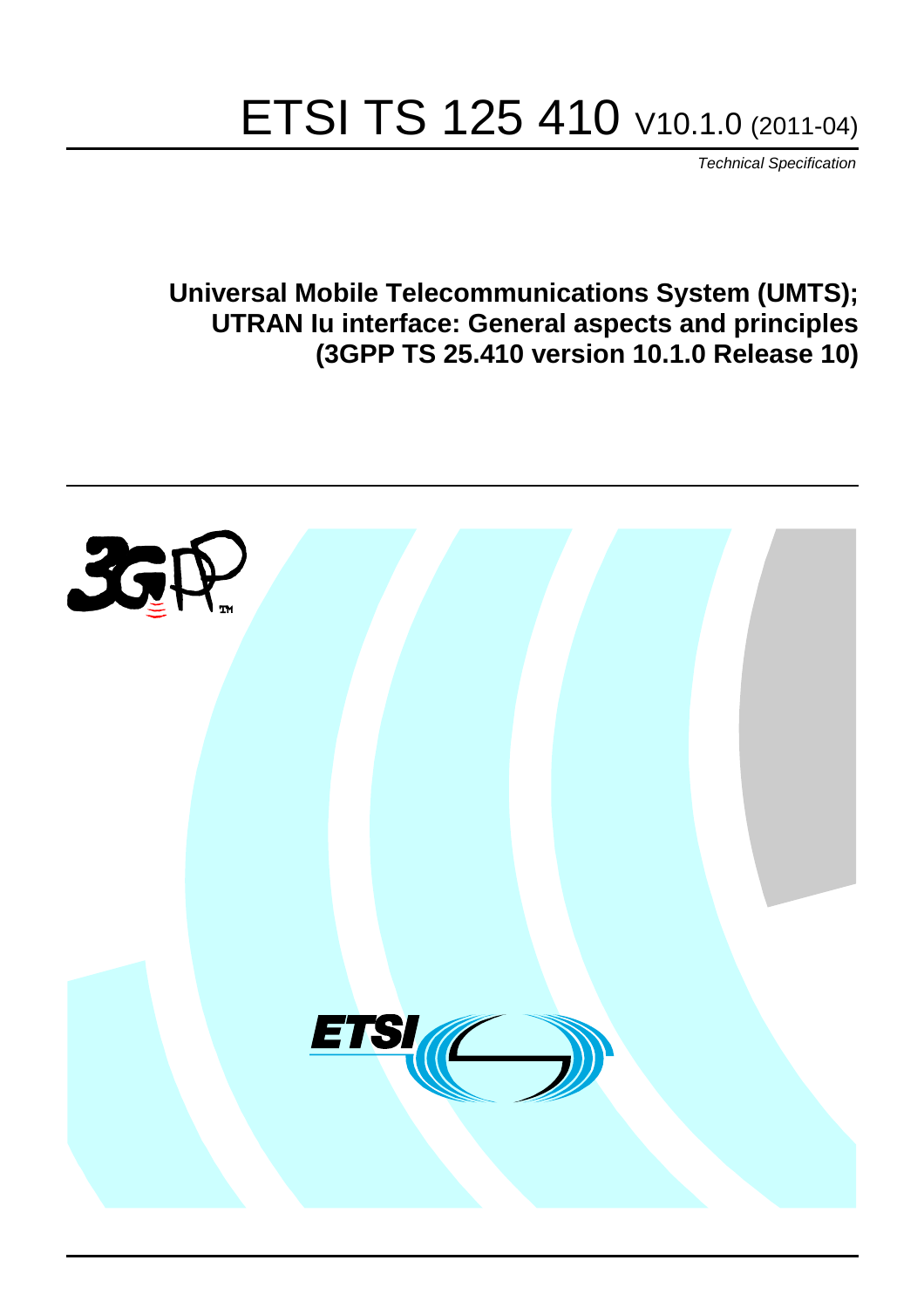Reference RTS/TSGR-0325410va10

> Keywords UMTS

#### *ETSI*

#### 650 Route des Lucioles F-06921 Sophia Antipolis Cedex - FRANCE

Tel.: +33 4 92 94 42 00 Fax: +33 4 93 65 47 16

Siret N° 348 623 562 00017 - NAF 742 C Association à but non lucratif enregistrée à la Sous-Préfecture de Grasse (06) N° 7803/88

#### *Important notice*

Individual copies of the present document can be downloaded from: [http://www.etsi.org](http://www.etsi.org/)

The present document may be made available in more than one electronic version or in print. In any case of existing or perceived difference in contents between such versions, the reference version is the Portable Document Format (PDF). In case of dispute, the reference shall be the printing on ETSI printers of the PDF version kept on a specific network drive within ETSI Secretariat.

Users of the present document should be aware that the document may be subject to revision or change of status. Information on the current status of this and other ETSI documents is available at <http://portal.etsi.org/tb/status/status.asp>

If you find errors in the present document, please send your comment to one of the following services: [http://portal.etsi.org/chaircor/ETSI\\_support.asp](http://portal.etsi.org/chaircor/ETSI_support.asp)

#### *Copyright Notification*

No part may be reproduced except as authorized by written permission. The copyright and the foregoing restriction extend to reproduction in all media.

> © European Telecommunications Standards Institute 2011. All rights reserved.

**DECT**TM, **PLUGTESTS**TM, **UMTS**TM, **TIPHON**TM, the TIPHON logo and the ETSI logo are Trade Marks of ETSI registered for the benefit of its Members.

**3GPP**TM is a Trade Mark of ETSI registered for the benefit of its Members and of the 3GPP Organizational Partners. **LTE**™ is a Trade Mark of ETSI currently being registered

for the benefit of its Members and of the 3GPP Organizational Partners.

**GSM**® and the GSM logo are Trade Marks registered and owned by the GSM Association.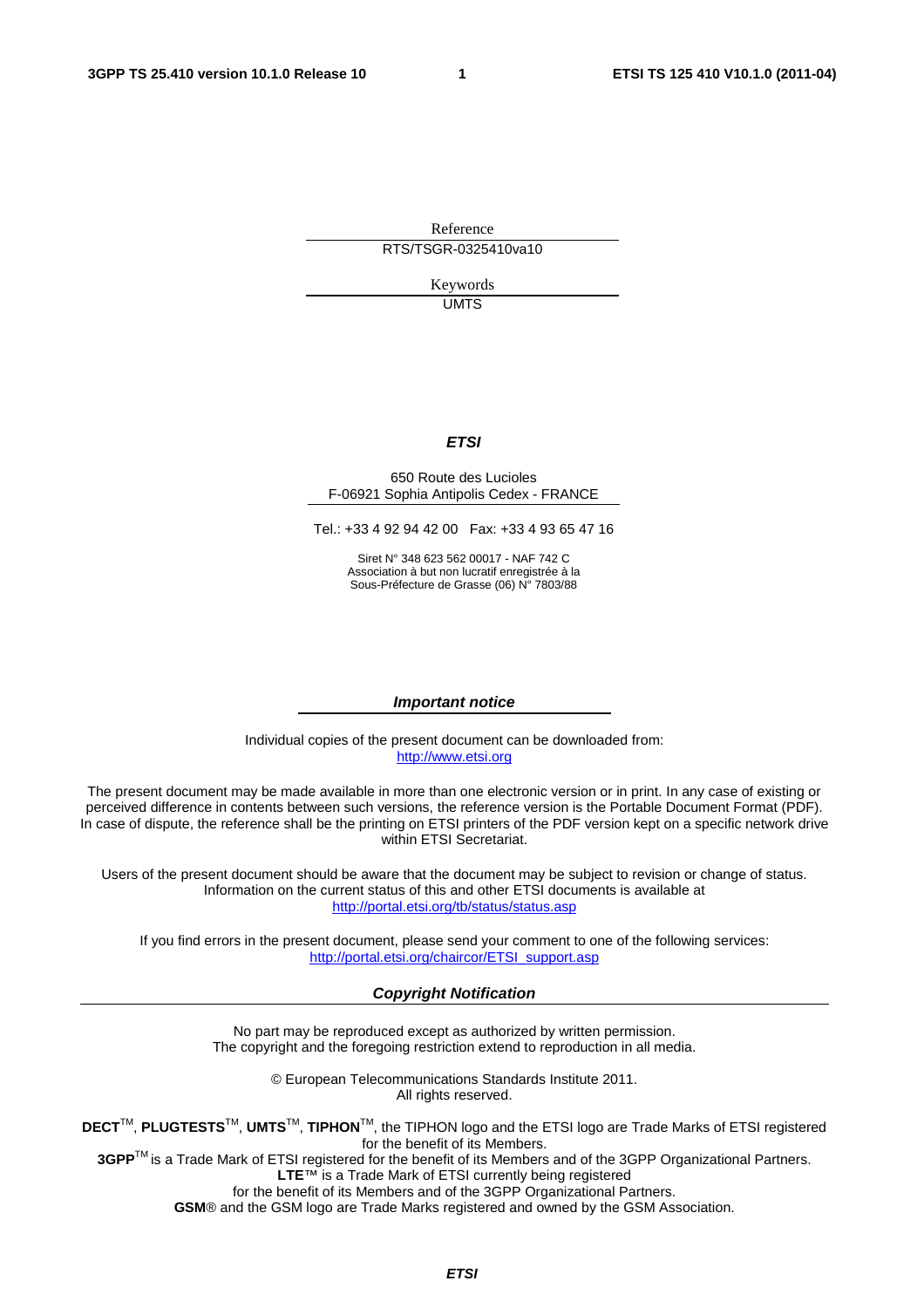# Intellectual Property Rights

IPRs essential or potentially essential to the present document may have been declared to ETSI. The information pertaining to these essential IPRs, if any, is publicly available for **ETSI members and non-members**, and can be found in ETSI SR 000 314: *"Intellectual Property Rights (IPRs); Essential, or potentially Essential, IPRs notified to ETSI in respect of ETSI standards"*, which is available from the ETSI Secretariat. Latest updates are available on the ETSI Web server ([http://webapp.etsi.org/IPR/home.asp\)](http://webapp.etsi.org/IPR/home.asp).

Pursuant to the ETSI IPR Policy, no investigation, including IPR searches, has been carried out by ETSI. No guarantee can be given as to the existence of other IPRs not referenced in ETSI SR 000 314 (or the updates on the ETSI Web server) which are, or may be, or may become, essential to the present document.

# Foreword

This Technical Specification (TS) has been produced by ETSI 3rd Generation Partnership Project (3GPP).

The present document may refer to technical specifications or reports using their 3GPP identities, UMTS identities or GSM identities. These should be interpreted as being references to the corresponding ETSI deliverables.

The cross reference between GSM, UMTS, 3GPP and ETSI identities can be found under [http://webapp.etsi.org/key/queryform.asp.](http://webapp.etsi.org/key/queryform.asp)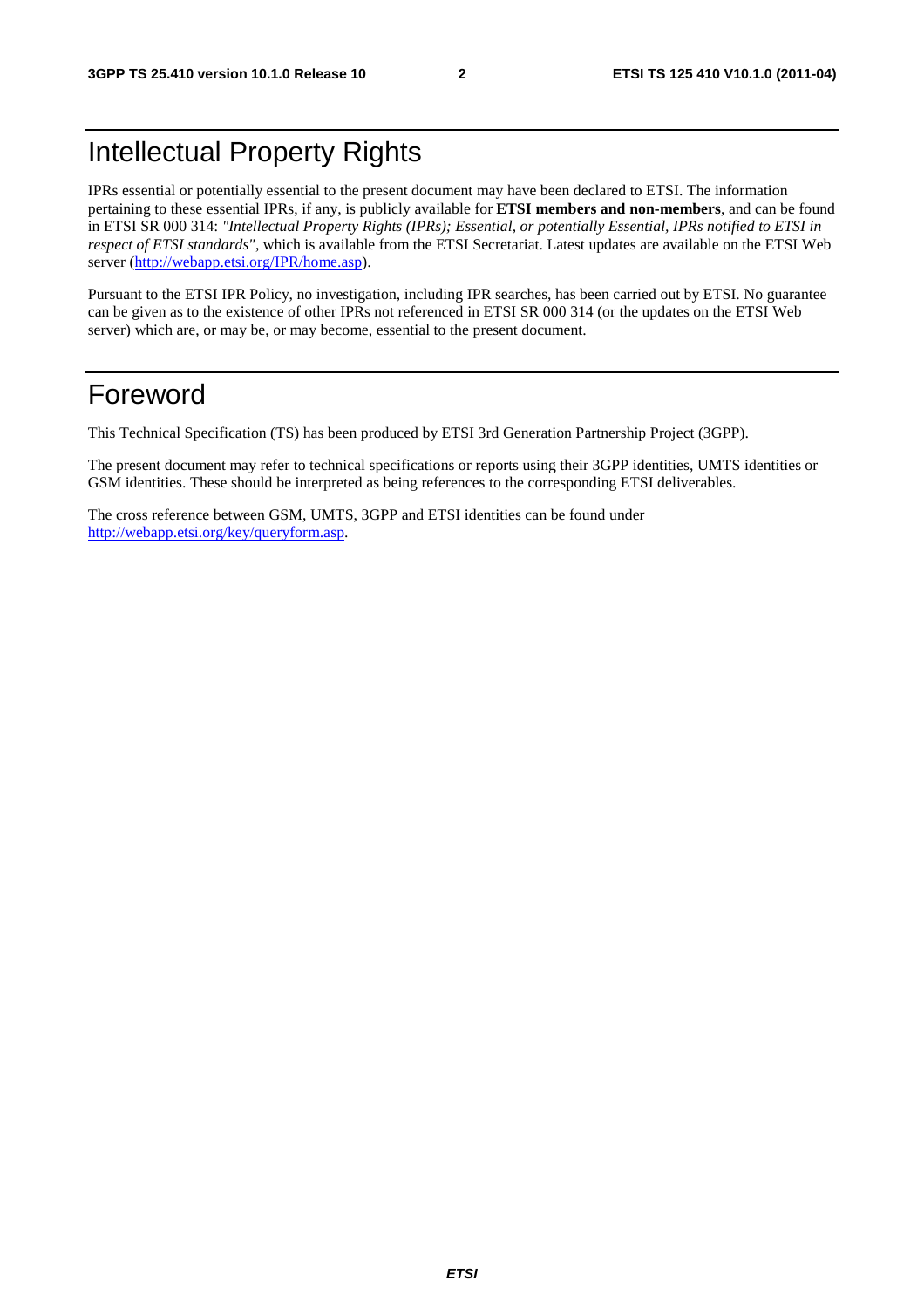$\mathbf{3}$ 

# Contents

| 1              |  |  |  |  |  |  |  |
|----------------|--|--|--|--|--|--|--|
| 2              |  |  |  |  |  |  |  |
| 3              |  |  |  |  |  |  |  |
| 3.1            |  |  |  |  |  |  |  |
| 3.2<br>3.3     |  |  |  |  |  |  |  |
|                |  |  |  |  |  |  |  |
| 4              |  |  |  |  |  |  |  |
| 4.1            |  |  |  |  |  |  |  |
| 4.1.1          |  |  |  |  |  |  |  |
| 4.1.2          |  |  |  |  |  |  |  |
| 4.1.3<br>4.1.4 |  |  |  |  |  |  |  |
| 4.2            |  |  |  |  |  |  |  |
| 4.3            |  |  |  |  |  |  |  |
| 4.4            |  |  |  |  |  |  |  |
| 4.5            |  |  |  |  |  |  |  |
| 4.5.1          |  |  |  |  |  |  |  |
| 4.5.1.1        |  |  |  |  |  |  |  |
| 4.5.1.1.1      |  |  |  |  |  |  |  |
| 4.5.1.1.2      |  |  |  |  |  |  |  |
| 4.5.1.1.3      |  |  |  |  |  |  |  |
| 4.5.1.1.4      |  |  |  |  |  |  |  |
| 4.5.1.2        |  |  |  |  |  |  |  |
| 4.5.2          |  |  |  |  |  |  |  |
| 4.5.2.1        |  |  |  |  |  |  |  |
| 4.5.2.2        |  |  |  |  |  |  |  |
| 4.5.2.3        |  |  |  |  |  |  |  |
| 4.5.3          |  |  |  |  |  |  |  |
| 5              |  |  |  |  |  |  |  |
| 5.1            |  |  |  |  |  |  |  |
| 5.2<br>5.2.1   |  |  |  |  |  |  |  |
| 5.2.2          |  |  |  |  |  |  |  |
| 5.2.3          |  |  |  |  |  |  |  |
| 5.2.4          |  |  |  |  |  |  |  |
| 5.3            |  |  |  |  |  |  |  |
| 5.3.1          |  |  |  |  |  |  |  |
| 5.3.2          |  |  |  |  |  |  |  |
| 5.4            |  |  |  |  |  |  |  |
| 5.4.1          |  |  |  |  |  |  |  |
| 5.4.2          |  |  |  |  |  |  |  |
| 5.4.3          |  |  |  |  |  |  |  |
| 5.4.4          |  |  |  |  |  |  |  |
| 5.4.5          |  |  |  |  |  |  |  |
| 5.4.6          |  |  |  |  |  |  |  |
| 5.4.7          |  |  |  |  |  |  |  |
| 5.4.8          |  |  |  |  |  |  |  |
| 5.5            |  |  |  |  |  |  |  |
| 5.5.1          |  |  |  |  |  |  |  |
| 5.5.2          |  |  |  |  |  |  |  |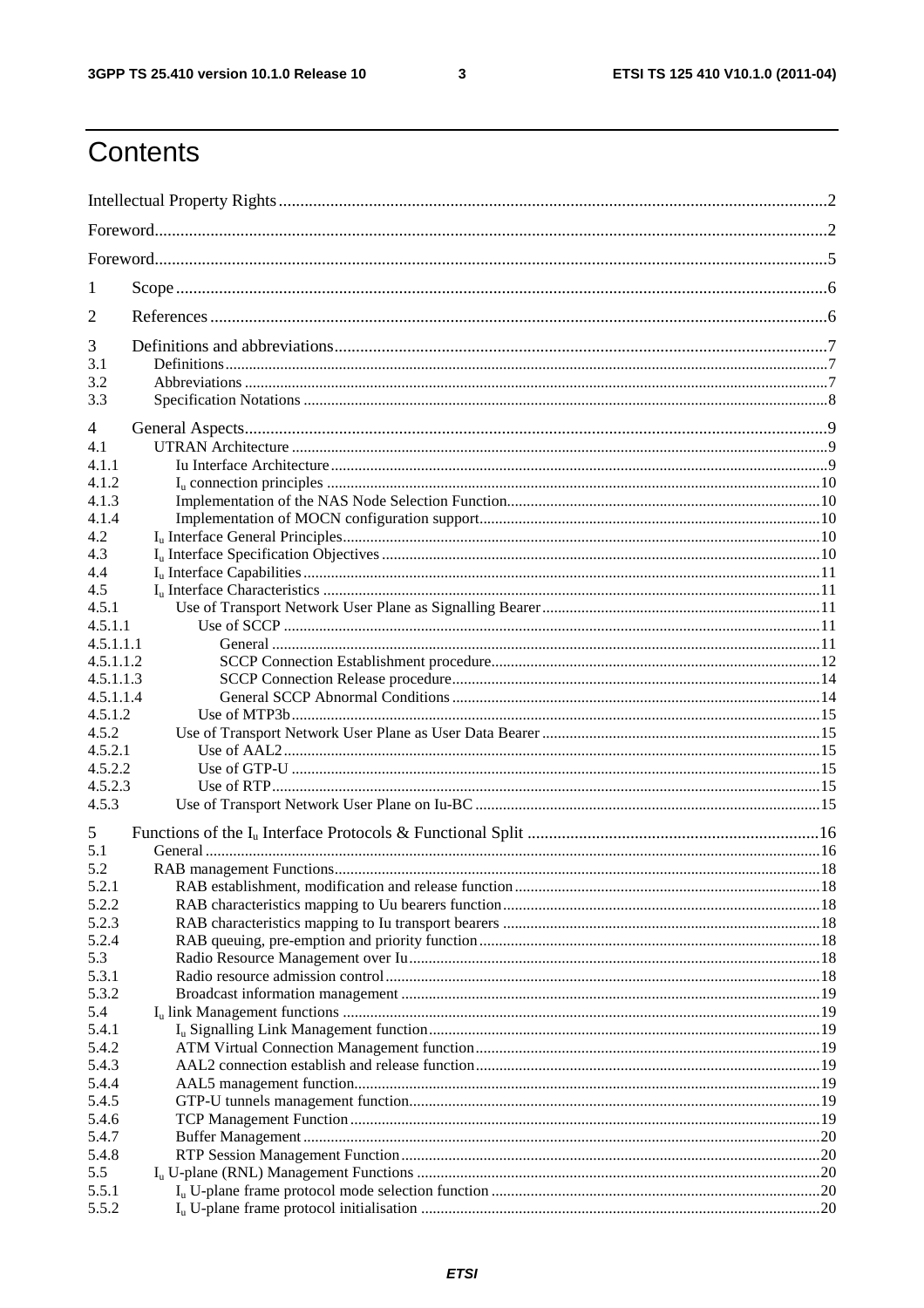| 5.6     |                               |  |
|---------|-------------------------------|--|
| 5.6.1   |                               |  |
| 5.6.2   |                               |  |
| 5.6.2.1 |                               |  |
| 5.6.2.2 |                               |  |
| 5.6.2.3 |                               |  |
| 5.6.2A  |                               |  |
| 5.6.3   |                               |  |
| 5.6.4   |                               |  |
| 5.6.5   |                               |  |
| 5.7     |                               |  |
| 5.7.1   |                               |  |
| 5.7.1.1 |                               |  |
| 5.7.1.2 |                               |  |
| 5.7.2   |                               |  |
| 5.7.2.1 |                               |  |
| 5.7.2.2 |                               |  |
| 5.8     |                               |  |
| 5.8.1   |                               |  |
| 5.8.2   |                               |  |
| 5.8.3   |                               |  |
| 5.8.4   |                               |  |
| 5.8.5   |                               |  |
| 5.9     |                               |  |
| 5.9.1   |                               |  |
| 5.9.2   |                               |  |
| 5.9.3   |                               |  |
| 5.9.4   |                               |  |
| 5.9.5   |                               |  |
| 5.10    |                               |  |
| 5.10.1  |                               |  |
| 5.10.2  |                               |  |
| 5.10.3  |                               |  |
| 5.10.4  |                               |  |
| 6       |                               |  |
| 6.1     |                               |  |
| 6.2     |                               |  |
| 6.3     |                               |  |
| 6.4     |                               |  |
|         |                               |  |
| $\tau$  |                               |  |
| 7.1     |                               |  |
| 7.2     |                               |  |
| 7.3     |                               |  |
| 7.4     |                               |  |
| 7.5     |                               |  |
| 7.6     |                               |  |
| 7.7     |                               |  |
|         | <b>Annex A (informative):</b> |  |
|         |                               |  |
|         |                               |  |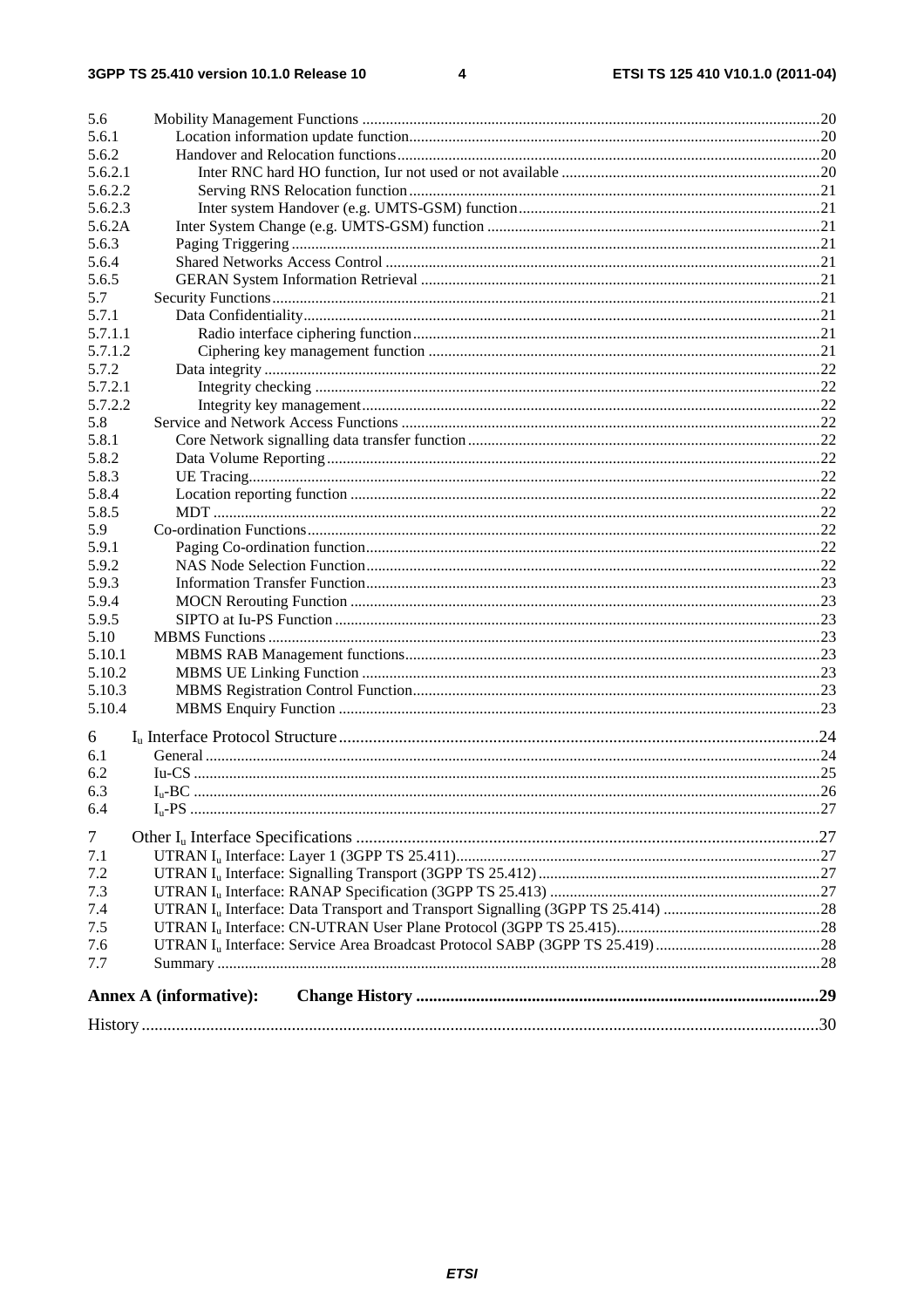# Foreword

This Technical Specification (TS) has been produced by the 3<sup>rd</sup> Generation Partnership Project (3GPP).

The contents of the present document are subject to continuing work within the TSG and may change following formal TSG approval. Should the TSG modify the contents of the present document, it will be re-released by the TSG with an identifying change of release date and an increase in version number as follows:

Version x.y.z

where:

- x the first digit:
	- 1 presented to TSG for information;
	- 2 presented to TSG for approval;
	- 3 or greater indicates TSG approved document under change control.
- y the second digit is incremented for all changes of substance, i.e. technical enhancements, corrections, updates, etc.
- z the third digit is incremented when editorial only changes have been incorporated in the document.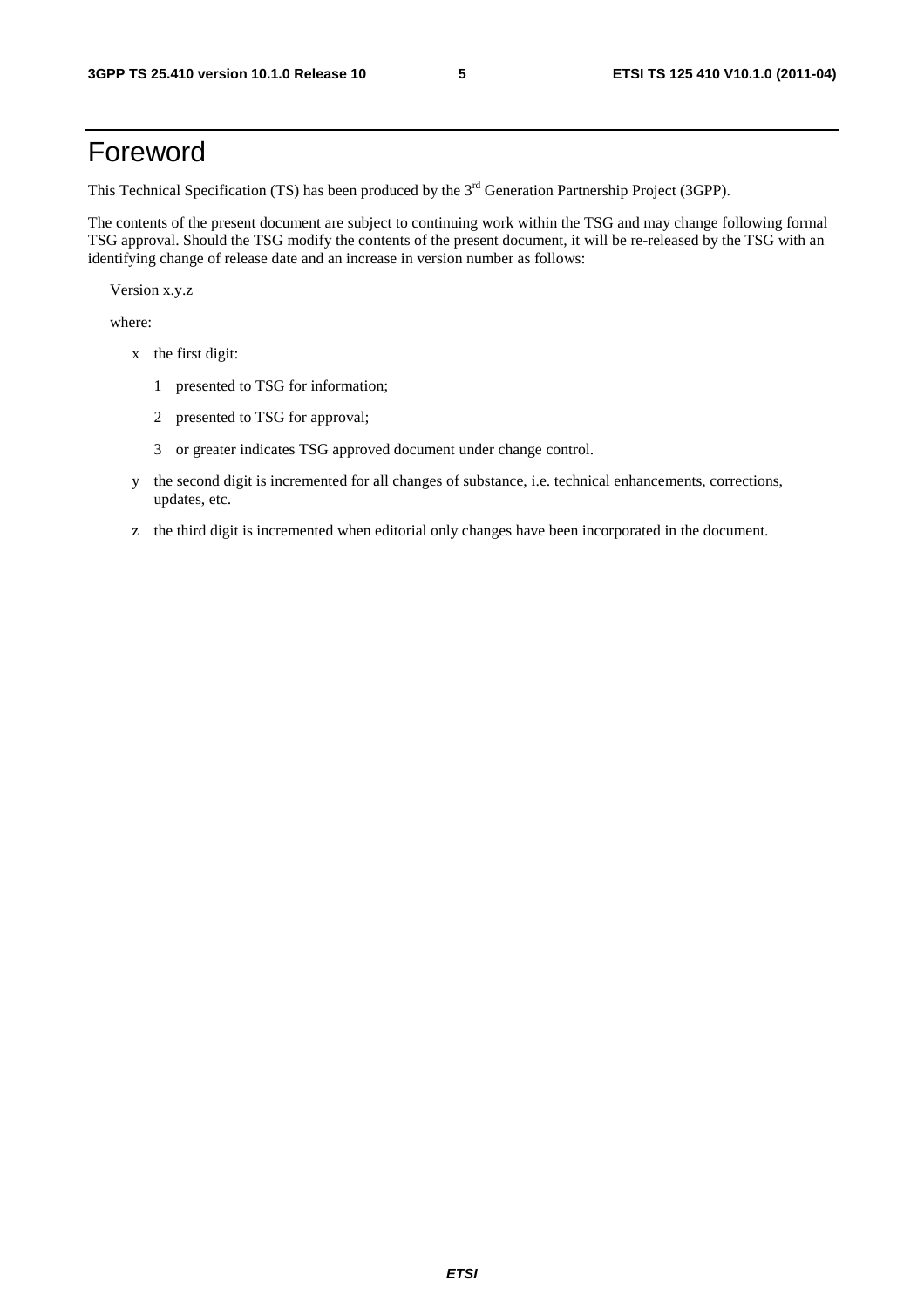### 1 Scope

The present document is an introduction to the 3GPP TS 25.41x series of Technical Specifications that define the Iu interface for the interconnection of Radio Network Controller (RNC) component of the UMTS Terrestrial Radio Access Network (UTRAN) to the Core Network of the UMTS system.

# 2 References

The following documents contain provisions which, through reference in this text, constitute provisions of the present document.

- References are either specific (identified by date of publication, edition number, version number, etc.) or non-specific.
- For a specific reference, subsequent revisions do not apply.
- For a non-specific reference, the latest version applies. In the case of a reference to a 3GPP document (including a GSM document), a non-specific reference implicitly refers to the latest version of that document *in the same Release as the present document*.
- [1] 3GPP TS 25.401: "UTRAN Overall Description".
- [2] 3GPP TR 23.930: "Iu Principles".
- [3] 3GPP TS 23.110: "UMTS Access Stratum Services and Functions".
- [4] 3GPP TS 25.411: "UTRAN Iu Interface Layer 1".
- [5] 3GPP TS 25.412: "UTRAN Iu Interface Signalling Transport".
- [6] 3GPP TS 25.413: "UTRAN Iu Interface RANAP Signalling".
- [7] 3GPP TS 25.414: "UTRAN Iu Interface Data Transport and Transport Signalling"
- [8] 3GPP TS 25.415: "UTRAN Iu Interface User Plane Protocols".
- [9] ITU-T Recommendation Q.711 (07/1996): "Functional description of the signalling connection control part".
- [10] ITU-T Recommendation Q.712 (07/1996): "Definition and function of signalling connection control part messages".
- [11] ITU-T Recommendation Q.713 (07/1996): "Signalling connection control part formats and codes".
- [12] ITU-T Recommendation Q.714 (07/1996): "Signalling connection control part procedures".
- [13] 3GPP TS 23.003: "Numbering, Addressing and Identification".
- [14] 3GPP TS 25.419: "UTRAN Iu Interface: Service Area Broadcast Protocol SABP".
- [15] 3GPP TS 23.153: "Out of Band Transcoder Control; Stage 2".
- [16] ITU-T Recommendation Q.2630.1: "AAL type 2 signalling protocol (Capability Set 1)".
- [17] ITU-T Recommendation Q.2630.2: "AAL type 2 signalling protocol Capability Set 2".
- [18] IETF RFC 3332(09/2002): "Signalling System 7 (SS7) Message Transfer Part 3 (MTP3) User Adaptation Layer (M3UA)"
- [19] IETF RFC 1889(01/1996): "RTP: A Transport Protocol for Real Time Applications".
- [20] IETF RFC 768 (08/1980): "User Datagram Protocol".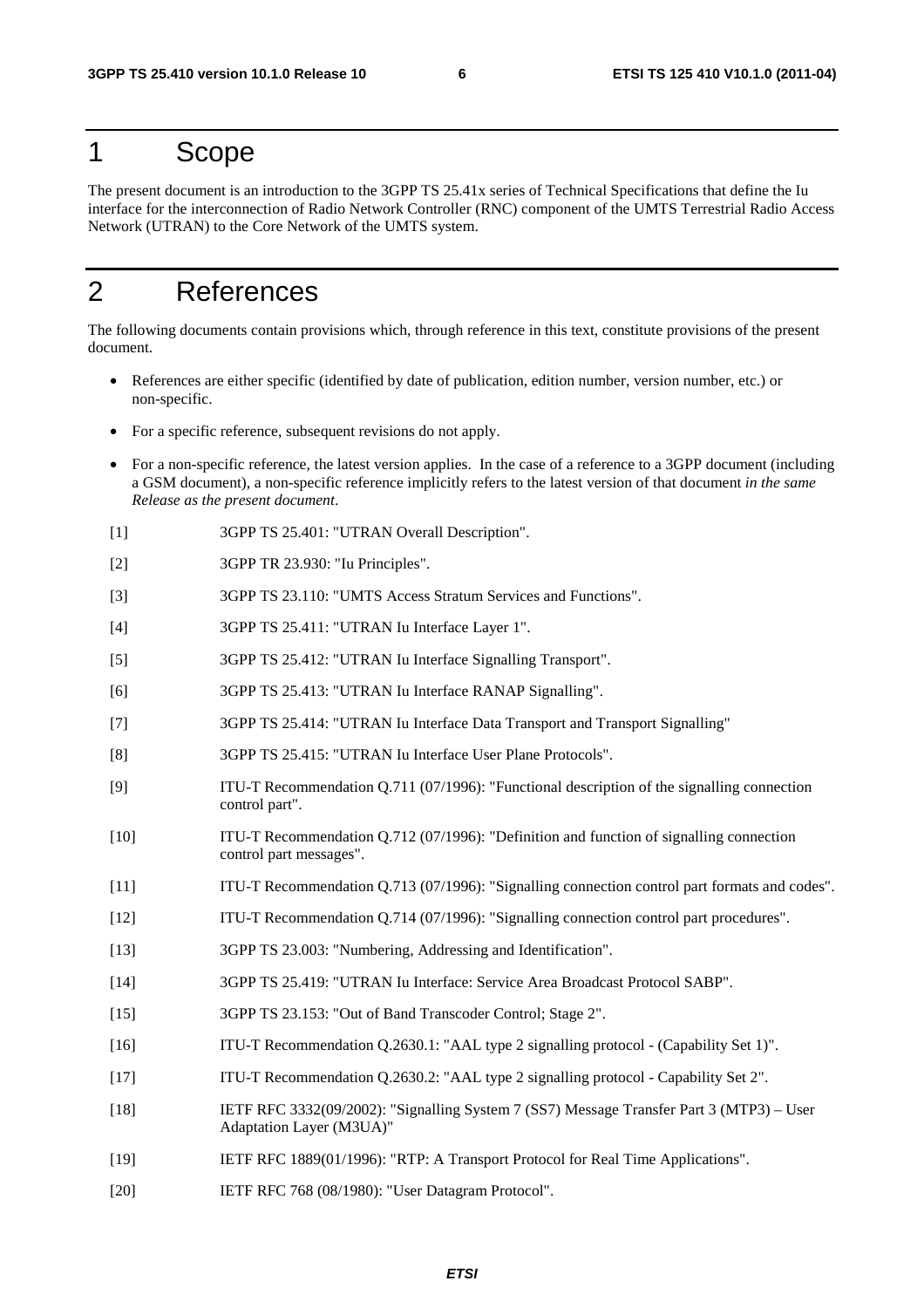- [21] IETF RFC 793 (09/1981): "TCP, Transmission Control Protocol".
- [22] **IETF RFC 791 (09/1981): "Internet Protocol".**
- [23] IETF RFC 2460 (12/1998): "Internet Protocol, Version 6 (IPv6) Specification".
- [24] IETF RFC 2960 (10/2000): "Stream Control Transmission Protocol".
- [25] 3GPP TS 23.236: "Intra-domain connection of Radio Access Network (RAN) nodes to multiple Core Network (CN) nodes".
- [26] 3GPP TS 23.251: "Network sharing Architecture and functional description".
- [27] 3GPP TS23.246: Multimedia Broadcast/Multicast Service (MBMS) Architecture and functional description
- [28] 3GPP TS 25.346: 'Introduction of the Multimedia Broadcast Multicast Service (MBMS) in the Radio Access Network (RAN); Stage 2'.
- [29] 3GPP TS 23.060: "General Packet Radio Service (GPRS); Service description; Stage 2".
- [30] 3GPP TS 37.320: "Universal Terrestrial Radio Access (UTRA) and Evolved Universal Terrestrial Radio Access (E-UTRA); Radio measurement collection for Minimization of Drive Tests (MDT); Overall description; Stage 2".

# 3 Definitions and abbreviations

### 3.1 Definitions

For the purposes of the present document, the terms and definitions given in TS 25.401 [1] apply.

#### **MBMS related terms and definitions:**

**MBMS bearer service**: as defined in TS 23.246 [27].

**MBMS RAB**: as defined in TS 25.346 [28].

**MBMS Iu signalling connection**: as defined in TS 25.346 [28].

**MBMS session start**: as defined in TS 25.346 [28].

# 3.2 Abbreviations

For the purposes of the present document, the following abbreviations apply:

| 3G-MSC        | 3 <sup>rd</sup> Generation Mobile Switching Centre   |
|---------------|------------------------------------------------------|
| 3G-SGSN       | 3 <sup>rd</sup> Generation Serving GPRS Support Node |
| AAL           | <b>ATM</b> Adaptation Layer                          |
| <b>ATM</b>    | Asynchronous Transfer Mode                           |
| BC            | <b>Broadcast</b>                                     |
| <b>BSSMAP</b> | Base Station Subsystem Management Application Part   |
| <b>CBS</b>    | Cell Broadcast Service                               |
| CC            | <b>Connection Confirm</b>                            |
| CN            | Core Network                                         |
| CR.           | <b>Connection Release</b>                            |
| <b>CREF</b>   | <b>Connection Refusal</b>                            |
| CS            | Circuit Switched                                     |
| <b>GT</b>     | Global Title                                         |
| GTP-U         | <b>GPRS</b> Tunnelling Protocol                      |
| <b>GWCN</b>   | Gateway Core Network                                 |
| <b>IMSI</b>   | International Mobile Subscriber Identity             |
| <b>IP</b>     | Internet Protocol                                    |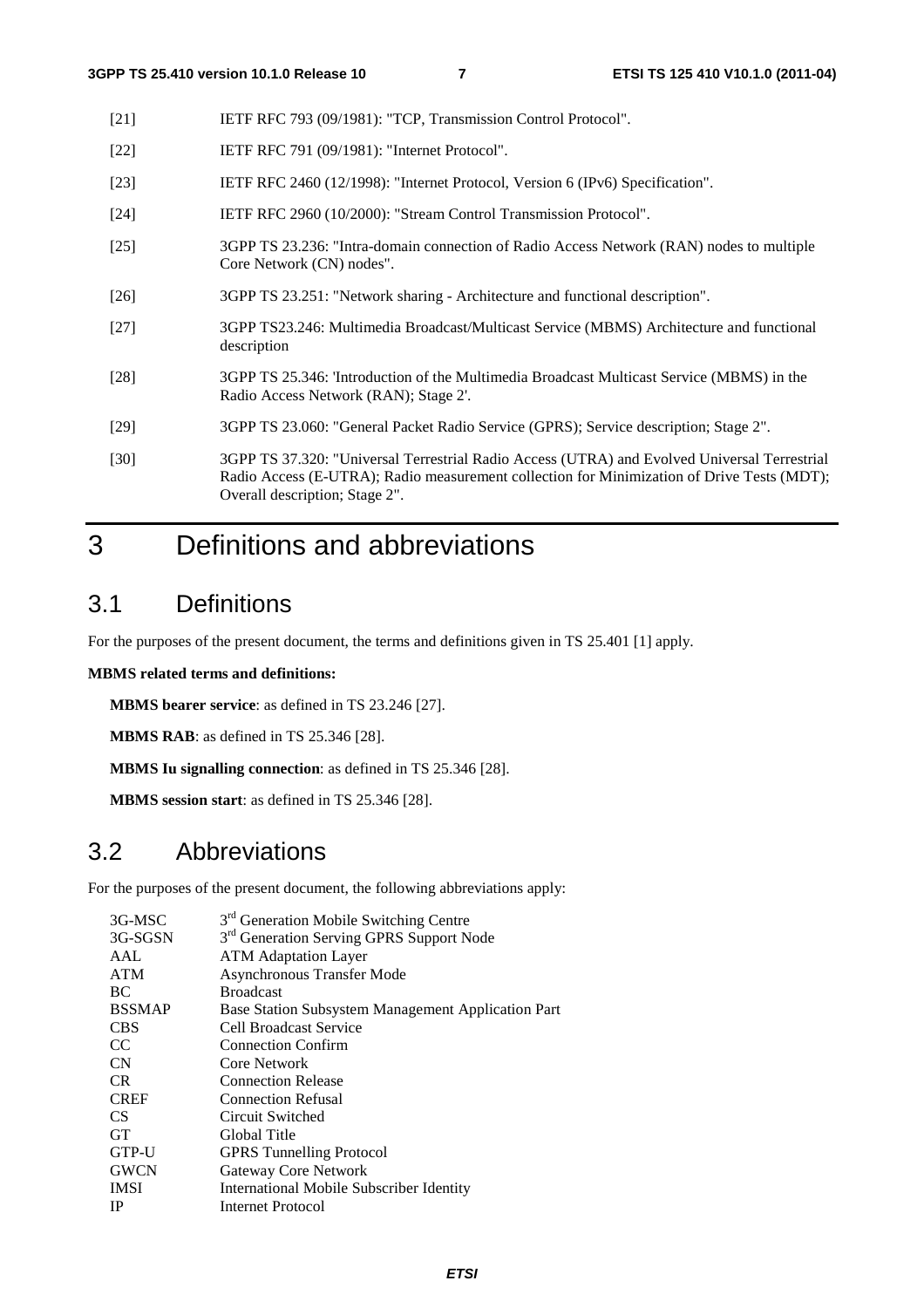| <b>ISDN</b>  | <b>Integrated Services Digital Network</b>   |
|--------------|----------------------------------------------|
| LA           | <b>Location Area</b>                         |
| M3UA         | MTP3 User Adaptation Layer                   |
| <b>MBMS</b>  | Multimedia Broadcast Multicast Service       |
| MDT          | Minimization of Drive-Tests                  |
| MOCN         | Multi Operator Core Network                  |
| NAS          | Non Access Stratum                           |
| <b>NACC</b>  | Network Assisted Cell Change                 |
| <b>NNSF</b>  | <b>NAS Node Selection Function</b>           |
| O&M          | <b>Operation and Maintenance</b>             |
| <b>PLMN</b>  | <b>Public Land Mobile Network</b>            |
| PS           | Packet Switched                              |
| <b>PSTN</b>  | Public Switched Telephone Network            |
| <b>PVC</b>   | Permanent Virtual Circuit                    |
| QoS          | Quality of Service                           |
| RA           | Routing Area                                 |
| <b>RAB</b>   | Radio Access Bearer                          |
| <b>RANAP</b> | Radio Access Network Application Part        |
| RIM          | <b>RAN</b> Information Management            |
| <b>RLP</b>   | Radio Link Protocol                          |
| <b>RNC</b>   | Radio Network Controller                     |
| RNL          | Radio Network Layer                          |
| <b>RRC</b>   | Radio Resource Control                       |
| <b>RTCP</b>  | Real Time Control Protocol                   |
| <b>RTP</b>   | <b>Real Time Protocol</b>                    |
| <b>SA</b>    | Service Area                                 |
| SABP         | Service Area Broadcast Protocol              |
| SAP          | <b>Service Access Point</b>                  |
| <b>SCCP</b>  | <b>Signalling Connection Control Part</b>    |
| <b>SIPTO</b> | Selected IP Traffic Offload                  |
| <b>SCTP</b>  | <b>Stream Control Transmission Protocol</b>  |
| SNA          | <b>Shared Network Area</b>                   |
| <b>SPC</b>   | <b>Signalling Point Code</b>                 |
| <b>SRNS</b>  | Serving Radio Network Subsystem              |
| SSN          | Sub-System Number                            |
| svc          | <b>Switched Virtual Circuit</b>              |
| <b>TCP</b>   | <b>Transmission Control Protocol</b>         |
| UE           | User Equipment                               |
| <b>UDP</b>   | <b>User Datagram Protocol</b>                |
| UP           | <b>User Plane</b>                            |
| <b>URA</b>   | <b>UTRAN Registration Area</b>               |
| <b>UTRAN</b> | <b>UMTS Terrestrial Radio Access Network</b> |
| VC           | <b>Virtual Circuit</b>                       |

# 3.3 Specification Notations

For the purposes of the present document, the following notations apply:

| Procedure | When referring to a procedure in the specification the Procedure Name is written with the first<br>letters in each word in upper case characters followed by the word "procedure", e.g. Radio<br>Network Layer procedures.   |
|-----------|------------------------------------------------------------------------------------------------------------------------------------------------------------------------------------------------------------------------------|
| Message   | When referring to a message in the specification the MESSAGE NAME is written with all letters<br>in upper case characters followed by the word "message", e.g. RADIO LINK SETUP REQUEST<br>message.                          |
| Frame     | When referring to a control or data frame in the specification the CONTROL/DATA FRAME<br>NAME is written with all letters in upper case characters followed by the words "control/data"<br>frame", e.g. DCH transport frame. |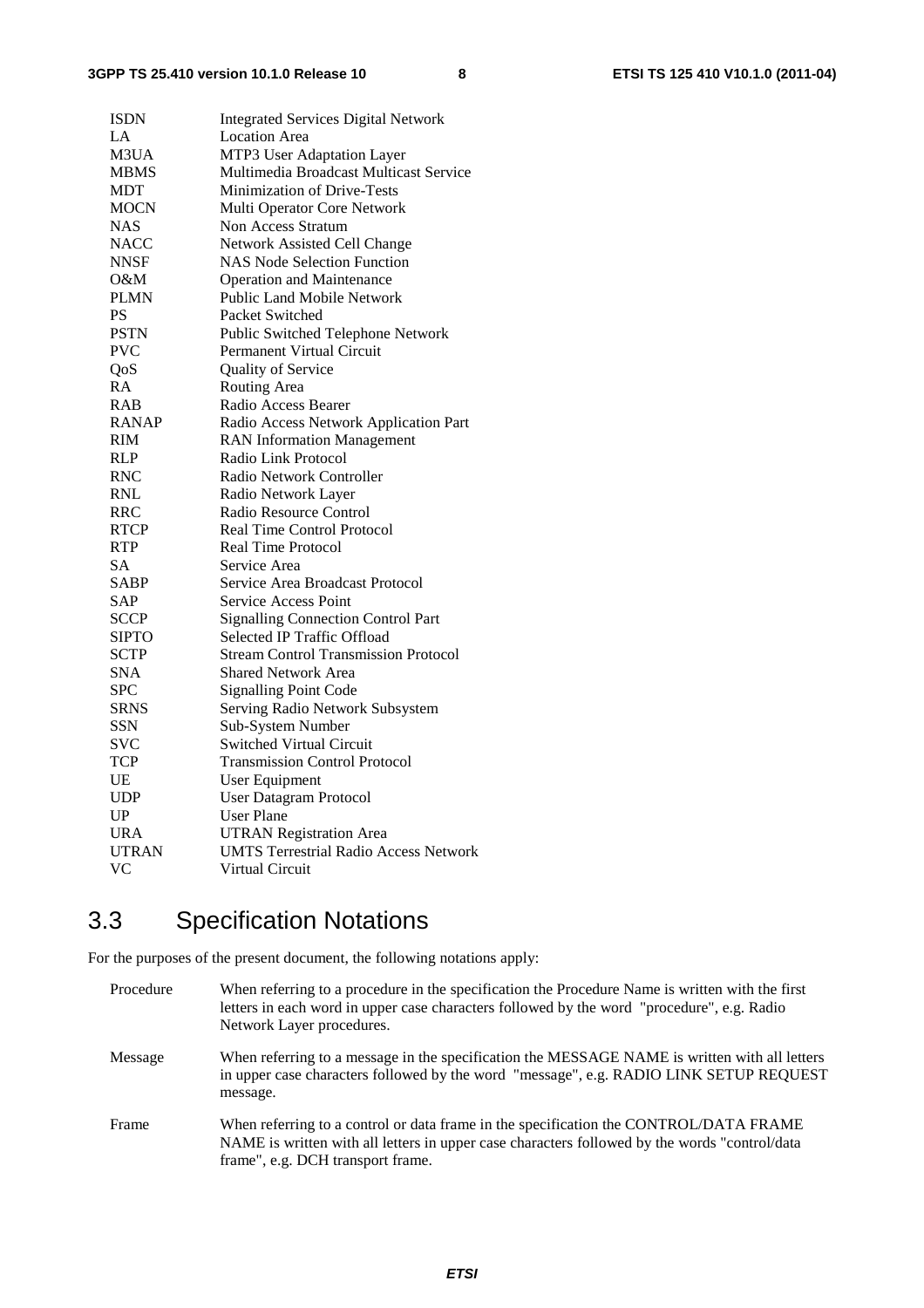# 4 General Aspects

### 4.1 UTRAN Architecture

#### 4.1.1 Iu Interface Architecture

The overall UMTS architecture and UTRAN architectures are described in TS 25.401 [1]. This subclause specifies only the architecture of the Iu interface, and shall not constrain the network architecture of either Core or Radio Access **Networks**.

The  $I_{\text{u}}$  interface is specified at the boundary between the Core Network and UTRAN. Figure 4.1 depicts the logical division of the  $I_u$  interface. From the Iu perspective, the UTRAN access point is an RNC.



**Iu Interface**



The Iu interface towards the PS-domain of the core network is called Iu-PS, and the Iu interface towards the CS-domain is called Iu-CS. The differences between Iu-CS and Iu-PS are treated elsewhere in the present document. The Iu interface to the Broadcast domain is called Iu-BC.

There shall not be more than one Iu interface (Iu-PS) towards the PS-domain from any one RNC– except where the NNSF is used, see subclause 4.1.3, or in MOCN configuration – see TS 23.251 [26]. Each RNC shall not have more than one Iu interface (Iu-CS) towards its default CN node within the CS domain, but may also have further Iu interfaces (Iu-CS) towards other CN nodes within the CS domain. (See [6] for definition of Default CN node.) These further Iu interfaces (Iu-CS) shall only be used as a result of intra-MSC inter-system handover or SRNS relocation, in the case the anchor CN node directly connects to the target RNC. There may also be more than one Iu interface towards the CS-Domain if the NNSF is used – see subclause 4.1.3, or in MOCN configuration – see TS 23.251 [26]. There shall not be more than one Iu interface (Iu-BC) from an RNC towards the Broadcast domain.

In the separated core network architecture, this means that there shall be separate signalling and user data connections towards the PS and CS domains – this applies in both transport and radio network layers.

In the combined architecture, there shall be separate connections in the user plane towards the PS and CS domains (in both transport and radio network layers). In the control plane, there shall be separate SCCP connections to the two logical domains.

In either architecture, there can be several RNCs within UTRAN and so UTRAN may have several  $I<sub>u</sub>$  access points towards the Core Network. As a minimum, each Iu access point (in UTRAN or CN) shall independently fulfil the requirements of the relevant Iu specifications (25.41x series – see clause 7).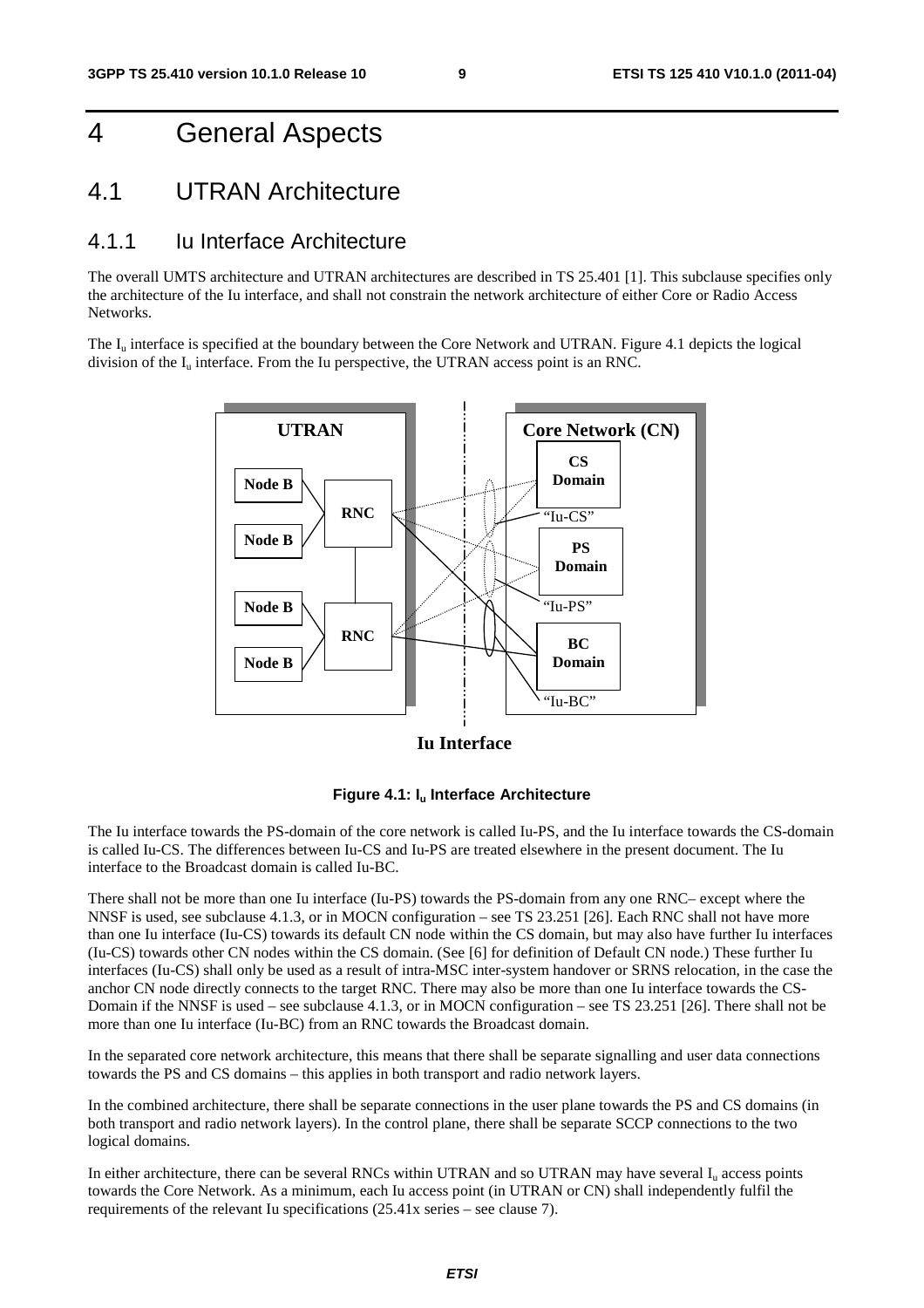#### 4.1.2 Iu connection principles

The Iu interface has a hierarchical architecture where one higher layer entity controls several lower layer entities. The hierarchy for the CN - UTRAN signalling connection end points is described below:

- Each CN Access Point may be connected to one or more UTRAN Access Points.
- For the PS domain, each UTRAN Access Point shall not be connected to more than one CN Access Point except where the NNSF is used, see subclause 4.1.3, or when RNC is shared in MOCN configuration..
- For the CS domain, each UTRAN Access Point may be connected to one or more CN Access Points.
- For the BC domain, each UTRAN Access Point may be connected to one CN Access Point only.

#### 4.1.3 Implementation of the NAS Node Selection Function

The optional NAS Node Selection Function (NNSF) is described in TS 23.236 [25].

If the NAS Node Selection Function is used by an RNC:

There may be more than one Iu interface (Iu-CS) towards the CS domain and/or more than one Iu interface (Iu-PS) towards the PS-domain from this RNC.

#### 4.1.4 Implementation of MOCN configuration support

The MOCN configuration is described in TS 23.251 [26]. When the RNC is shared in MOCN configuration:

- There may be more than one Iu interface (Iu-CS) towards the CS domain of different CN operators and/or more than one Iu interface (Iu-PS) towards the PS-domain of different CN operators from this RNC.
- The MOCN Rerouting Function shall be supported.

### 4.2 I<sub>u</sub> Interface General Principles

From a UTRAN perspective, maximising the commonality of the various protocols that flow on the Iu interface is desirable. This means at the minimum that:

- A common set of radio access bearer services will be offered by UTRAN to the Core Network nodes, regardless of their type (e.g. 3G-MSC or 3G-SGSN).

There will be a common functional split between UTRAN and the Core Network nodes, regardless of their type (e.g. 3G-MSC or 3G-SGSN).

Signalling in the radio network control plane shall not depend on the specific choice of transport layers.

### 4.3 I<sub>u</sub> Interface Specification Objectives

The following objectives are partly derived from TR 23.930 [2].

The  $I_{\rm u}$  interface shall be specified such that it can support:

- the interconnection of RNCs with Core Network Access Points within a single PLMN, and within several PLMNs in case of network sharing, as described in TS 23.251 [26].
- the interconnection of RNCs with Core Network Access Points irrespective of the manufacturer of any of the elements.
- all UMTS services.

The  $I<sub>u</sub>$  interface shall facilitate the use of the same RNC, MSC or SGSN in all PLMNs.

The  $I_{\text{u}}$  interface shall facilitate the sharing of transport technology between Iu-PS and Iu-BC.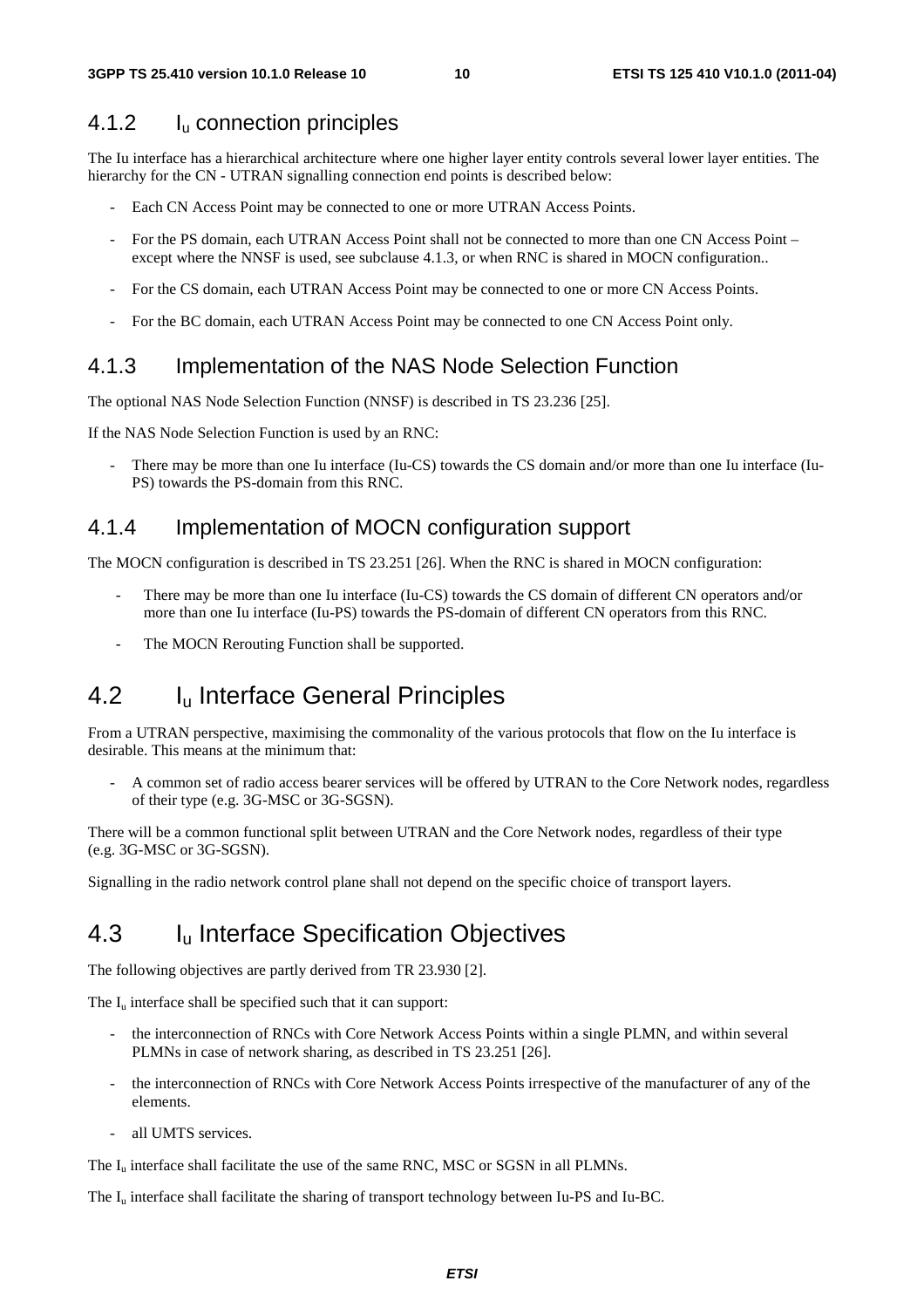The I<sub>u</sub> interface shall allow interworking to the GSM Core Network.

Independence between the protocol layers and between control and user planes shall be maintained on the Iu interface.

The I<sub>u</sub> interface shall allow independent evolution of technologies within the Core, Radio Access and Transport Networks.

The  $I_u$  interface shall allow separate evolution of O&M facilities.

The  $I_{\text{u}}$  interface shall be standardised as an open and multi-vendor interface.

The Iu interface specifications shall facilitate the migration of some services from the CS-domain to the PS-domain. In particular, the RANAP protocol shall be common to both PS and CS domains, and the  $I<sub>u</sub>$  user plane protocol(s) shall be independent of the core network domain (PS or CS), except where a specific feature is only required for one domain.

# 4.4 Iu Interface Capabilities

The following capabilities are derived from the requirements described in TR 23.930 [2].

The  $I_{\nu}$  interface supports:

- procedures to establish, maintain and release Radio Access Bearers;
- procedures to perform SRNS relocation, intra-system handover, inter-system handover and inter-system change;
- procedures to support the Cell Broadcast service;
- a set of general procedures, not related to a specific UE;
- the separation of each UE on the protocol level for user specific signalling management;
- the transfer of NAS signalling messages between UE and CN;
- location services by transferring requests from the CN to UTRAN, and location information from UTRAN to CN. The location information may comprise a geographical area identifier or global co-ordinates with uncertainty parameters;
- simultaneous access to multiple CN domains for a single UE;
- mechanisms for resource reservation for packet data streams;
- procedures to support MBMS bearer services;
- mechanisms to support SIPTO at Iu-PS for a specific UE (optional).

### 4.5 Iu Interface Characteristics

#### 4.5.1 Use of Transport Network User Plane as Signalling Bearer

4.5.1.1 Use of SCCP

#### 4.5.1.1.1 General

The SCCP is used to support signalling messages between the CNs and the RNC. One user function of the SCCP, called Radio Access Network Application Part (RANAP), is defined. The RANAP uses one SCCP signalling connection per active UE and CN for the transfer of layer 3 messages. RANAP also uses one SCCP signalling connection per MBMS bearer service.

Both connectionless and connection-oriented procedures are used to support the RANAP. TS 25.413 [6] explains whether connection oriented or connectionless services should be used for each layer 3 procedure.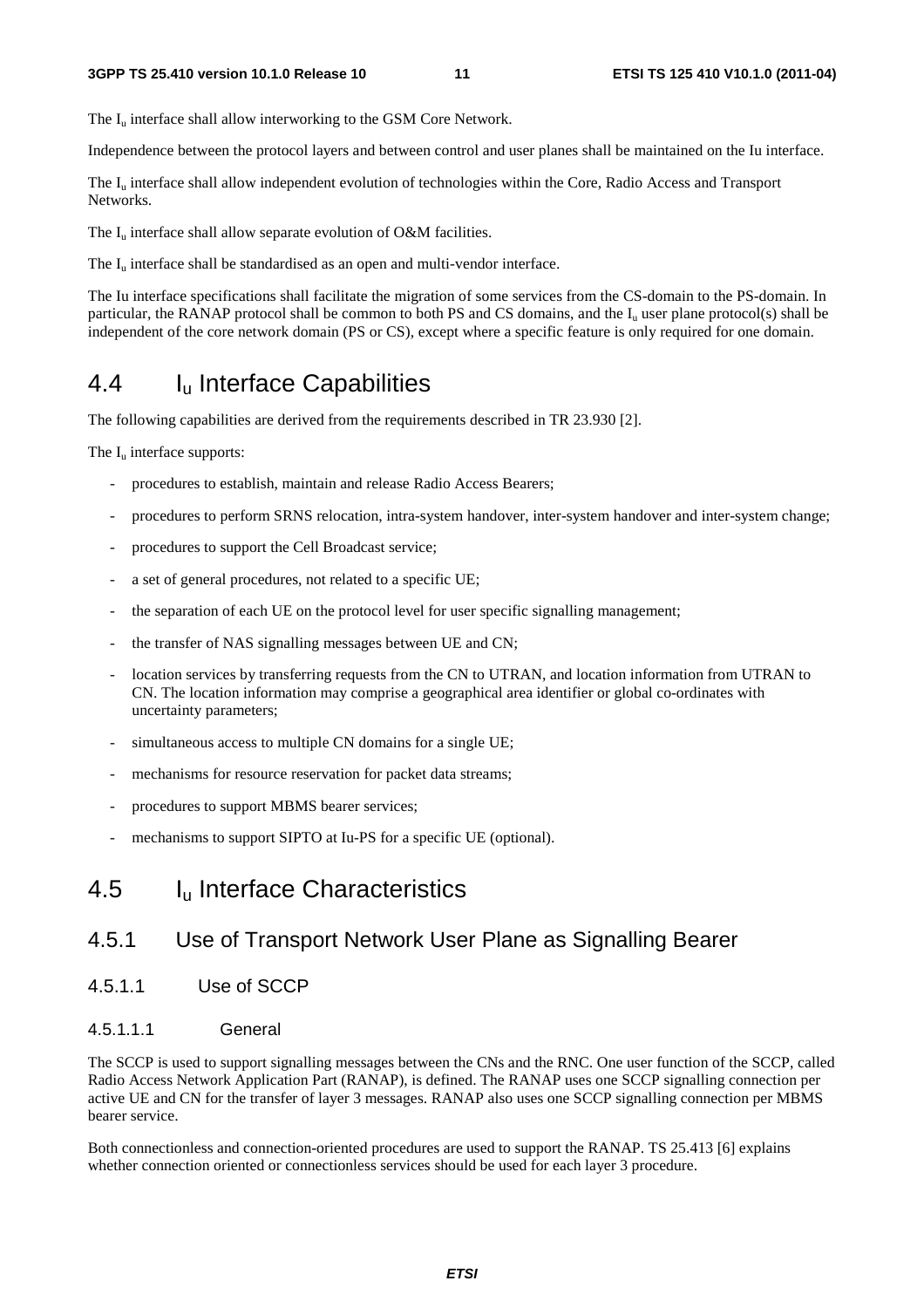RANAP may use SSN, SPC and/or GT and any combination of them as addressing schemes for the SCCP. Which of the available addressing scheme to use for the SCCP is an operator matter.

When GT addressing is utilised, the following settings shall be used:

- SSN Indicator  $= 1$  (RANAP SSN as defined in TS 23.003 [13] shall always be included).
- Global Title Indicator = 0100 (GT includes translation type, numbering plan, encoding scheme and nature of address indicator).
- Translation Type  $= 0000 0000$  (not used).
- Numbering Plan =  $0001$  (E.163/4).
- Nature of Address Indicator =  $000\,0100$  (International Significant Number).
- Encoding Scheme  $= 0001$  or 0010 (BCD, odd or even).
- Routing indicator =  $0$  or 1 (route on GT or PC/SSN).

When used, the GT shall be the E.164 address of the relevant node.

The following subclauses describe the use of SCCP connections for RANAP transactions. Subclause 4.5.1.2 describes the connection establishment procedures. Subclause 4.5.1.3 describes the connection release procedures. Subclause 4.5.1.4 describes abnormal conditions.

#### 4.5.1.1.2 SCCP Connection Establishment procedure

A new SCCP connection is established when information related to the communication between a UE and the network has to be exchanged between RNC and CN, and no SCCP connection exists between the CN and the RNC involved, for the concerned UE. A new SCCP connection is also established for MBMS service purpose between the RNC and CN.

Various SCCP connection establishment cases have to be distinguished:

- i) RNC Initiated SCCP Signalling Connection for a UE;
- ii) CN Initiated SCCP Signalling Connection for a UE;
- iii) CN Initiated SCCP Signalling Connection for an MBMS Service.

The above cases are the only cases currently identified for SCCP connection establishment. Others may emerge in the future.

#### 4.5.1.1.2.1 Establishment procedure in case i

The SCCP signalling connection establishment is initiated, by the RNC, at the reception of the first layer 3 non access stratum message from the UE and at the execution of the enhanced relocation.

#### **Initiation**

The RNC sends SCCP CONNECTION REQUEST message to the Core Network. A RANAP message shall be included in the user data field of the SCCP CONNECTION REQUEST message when the RANAP message size is less than or equal to the maximum size of the user data field in the SCCP CONNECTION REQUEST message. When the RANAP message is longer than the maximum size, the user data field shall not be included in the SCCP CONNECTION REQUEST message.

If the Core Network receives an SCCP CONNECTION REQUEST message for a UE for which an SCCP connection already exists, or if the Core Network receives an SCCP CONNECTION REQUEST message that does not include a user data field, and later finds out that the SCCP CONNECTION REQUEST message was for a UE for which an SCCP connection already exists, the Core Network shall ensure that the new SCCP connection and the already existing SCCP connection are for the same UE, e.g. by security functions, and if so, release the already existing SCCP connection via the normal Iu Release procedure and all UTRAN resources allocated to it.

#### **Termination**

**- successful outcome**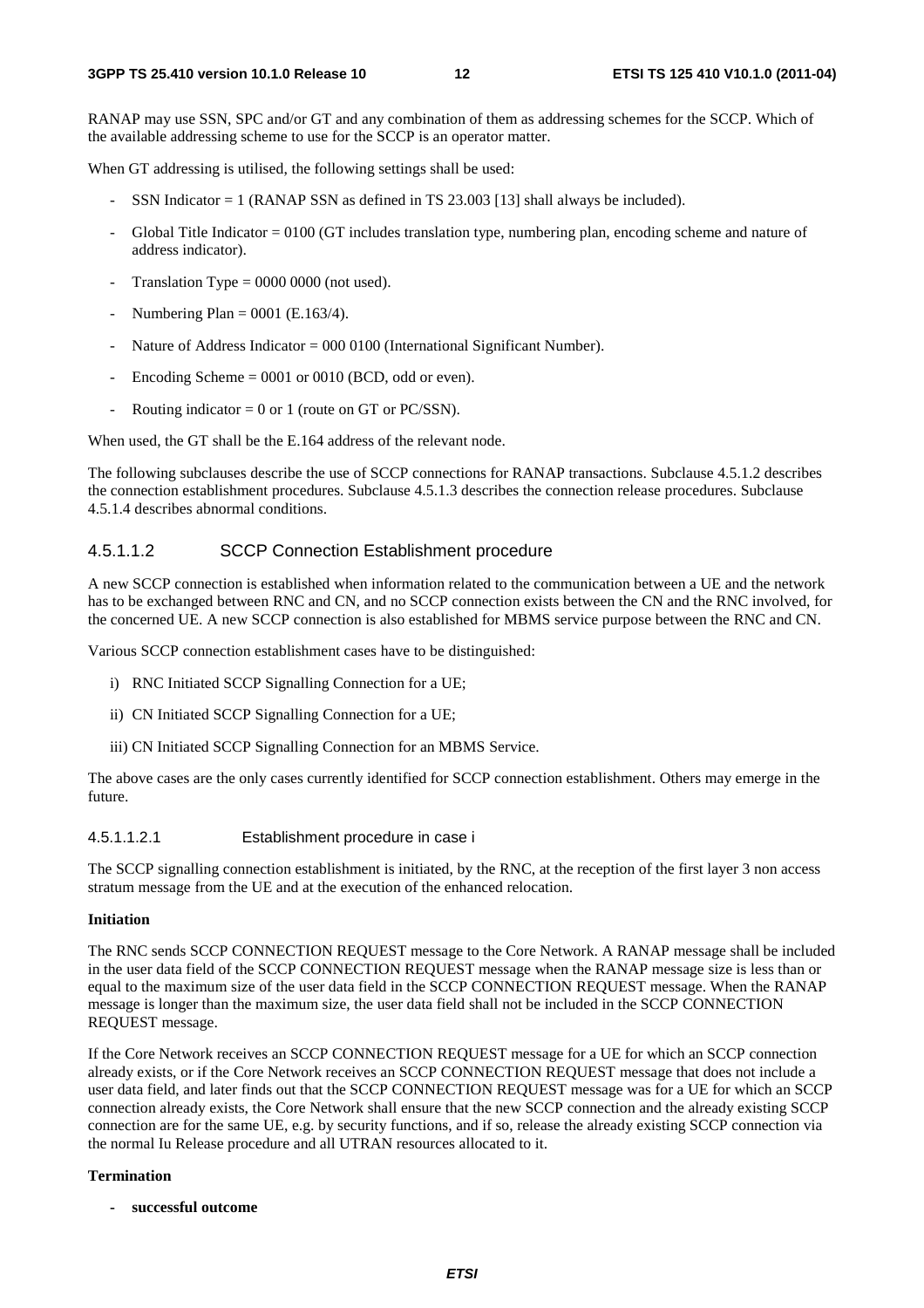- The SCCP CONNECTION CONFIRM message, which may optionally contain a connection oriented RANAP message in the user data field, is returned to the RNC.
- **unsuccessful outcome** 
	- If the SCCP signalling connection establishment fails, an SCCP CONNECTION REFUSAL message will be sent back to the RNC. This message may contain a RANAP message in the user data field.

For more information on how the RANAP procedures Initial UE Message and Enhanced Relocation Complete are handled, please see the elementary procedures Initial UE Message and Enhanced Relocation Complete in TS 25.413 [6].

> RNC CN CR  ${SSN=RANAP, a1=x, RANAP message or no user data}$ CC {a1=y,a2=x, RANAP message or no user data} <----------------------------------------- or CREF{a2=x, RANAP message or no user data} <----------------------------------------- a1 = source local reference, a2 = destination local reference,  $x =$  SCCP connection reference at the RNC, y = SCCP connection reference at the CN.



4.5.1.1.2.2 Establishment procedure in case ii

The SCCP signalling connection establishment is initiated, by the Core Network, in connection with performing a Relocation.

#### **Initiation**

The Core Network initiates the connection establishment by sending an SCCP CONNECTION REQUEST message to the RNC. Optionally, a RANAP message may be included in the user data field of the SCCP CONNECTION REQUEST message.

#### **Termination**

- **successful outcome** 
	- The SCCP CONNECTION CONFIRM message, which may optionally contain a connection oriented RANAP message in the user data field, is returned to the Core Network.
- **unsuccessful outcome** 
	- If the SCCP signalling connection establishment fails, an SCCP CONNECTION REFUSAL message will be sent back to the Core Network. This message may contain a RANAP message in the user data field.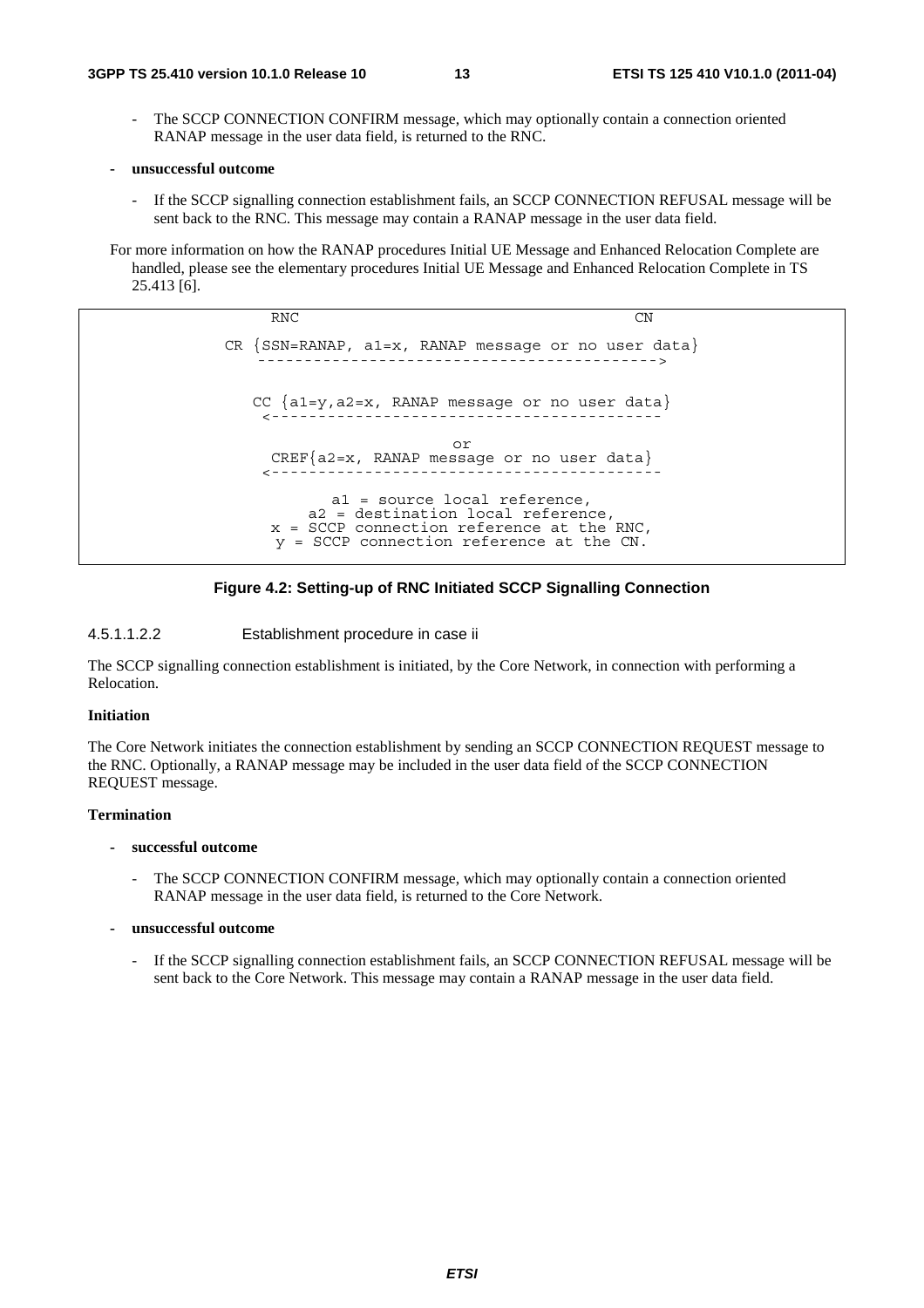```
RNC CN
CR \n{SSN=RANAP, al=y, RANAP message or no user data}CC \{a1=x, a2=y, RANAP message or no user data\}or 
    CREF{a2=y, RANAP message or no user data} 
                      ------------------------------------------> 
          a1 = source local reference, 
        a2 = destination local reference, 
    x = SCCP connection reference at the RNC, 
    y = SCCP connection reference at the CN.
```
#### **Figure 4.3: Setting-up of CN Initiated SCCP Signalling Connection**

#### 4.5.1.1.2.3 Establishment procedure in case iii

The SCCP signalling connection establishment is initiated, by the Core Network, to establish a new SCCP connection between the RNC and the CN for an MBMS service at the start of an MBMS session and when no SCCP connection already exists between the CN and the RNC involved, for the concerned MBMS service.

#### **Initiation**

The Core Network initiates the connection establishment by sending an SCCP CONNECTION REQUEST message to the RNC. Optionally, a RANAP message may be included in the user data field of the SCCP CONNECTION REQUEST message.

#### **Termination**

#### **- successful outcome**

- The SCCP CONNECTION CONFIRM message, which may optionally contain a connection oriented RANAP message in the user data field, is returned to the Core Network.
- **unsuccessful outcome** 
	- If the SCCP signalling connection establishment fails, an SCCP CONNECTION REFUSAL message will be sent back to the Core Network. This message may contain a RANAP message in the user data field.

#### 4.5.1.1.3 SCCP Connection Release procedure

This procedure is always initiated at the Core Network side in normal release case.

An SCCP connection is released when the CN realises that a given signalling connection is no longer required.

The CN sends a SCCP RELEASED message.

The procedure may be initiated at the Core Network side and the RNC side in any abnormal release case.

#### 4.5.1.1.4 General SCCP Abnormal Conditions

If a user-out-of-service information or signalling-point-inaccessible information is received by the RANAP, no new attempt to establish SCCP connections towards the affected point code will be started until the corresponding user-inservice information or signalling-point-accessible information is received.

When a user-out-of-service information or signalling-point-inaccessible is received by the RNC, an optional timer may be started. When the timer expires, all the SCCP connections towards the affected point code will be released. When the user-in-service or signalling-point-accessible is received, the timer is stopped.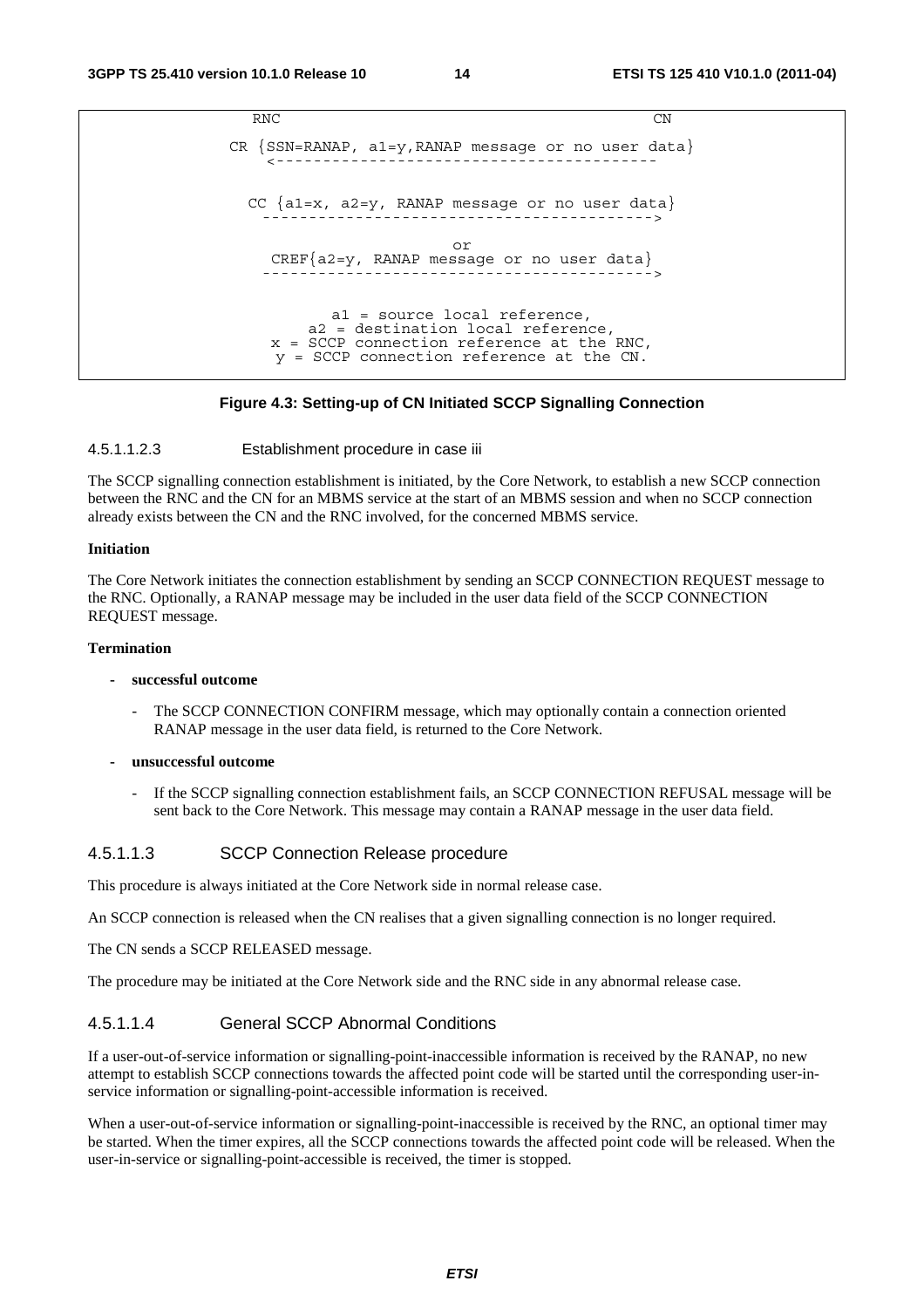If for any reason an SCCP connection is released, the optional timer expires or a connection refusal is received while any of the RANAP procedures are being performed or while a dedicated resource is still allocated, the following actions are taken:

#### **At RNC:**

- Any RNC procedure relating to that connection is abandoned.
- The UTRAN resources allocated to the connection are released.

#### **At Core Network:**

The resources associated with the SCCP connection are cleared as soon as possible.

#### 4.5.1.2 Use of MTP3b

- For a given MSC, the RNC shall be able to access RANAP and ALCAP either under the same MTP3b destination point code, or under different point codes;
- For a given RNC, the MSC shall be able to access RANAP and ALCAP either under the same MTP3b destination point code, or under different point codes.

#### 4.5.2 Use of Transport Network User Plane as User Data Bearer

#### 4.5.2.1 Use of AAL2

In the ATM transport option AAL2 is used as the user data bearer towards the CS domain.

Q.2630.2 is used as the protocol for dynamically setup AAL-2 connections over Iu towards the CS domain. Q.2630.2 adds new optional capabilities to Q.2630.1.

#### 4.5.2.2 Use of GTP-U

GTP-U is used as the user data bearer towards the PS domain.

RANAP Signalling is used to establish, modify and release the GTP-U tunnels towards the PS domain.

#### 4.5.2.3 Use of RTP

RTP/UDP/IP is used as the user data bearer towards the CS domain in the IP transport option. The use of RTCP [x2] is optional.

RANAP Signalling is used to establish, modify and release RTP sessions towards the CS domain.

#### 4.5.3 Use of Transport Network User Plane on Iu-BC

TCP/IP is used as the bearer for the radio network layer protocol over  $I_u$ -BC.

The TCP connection is normally established by the CN using standard TCP procedures.

A new TCP connection is established by the RNC only when there is information (e.g. failure or restart indications) that needs to be sent from RNC to the CN, and there is no existing TCP connection. The RNC shall establish the connection using standard TCP procedures.

The node that established the connection shall release the TCP connection.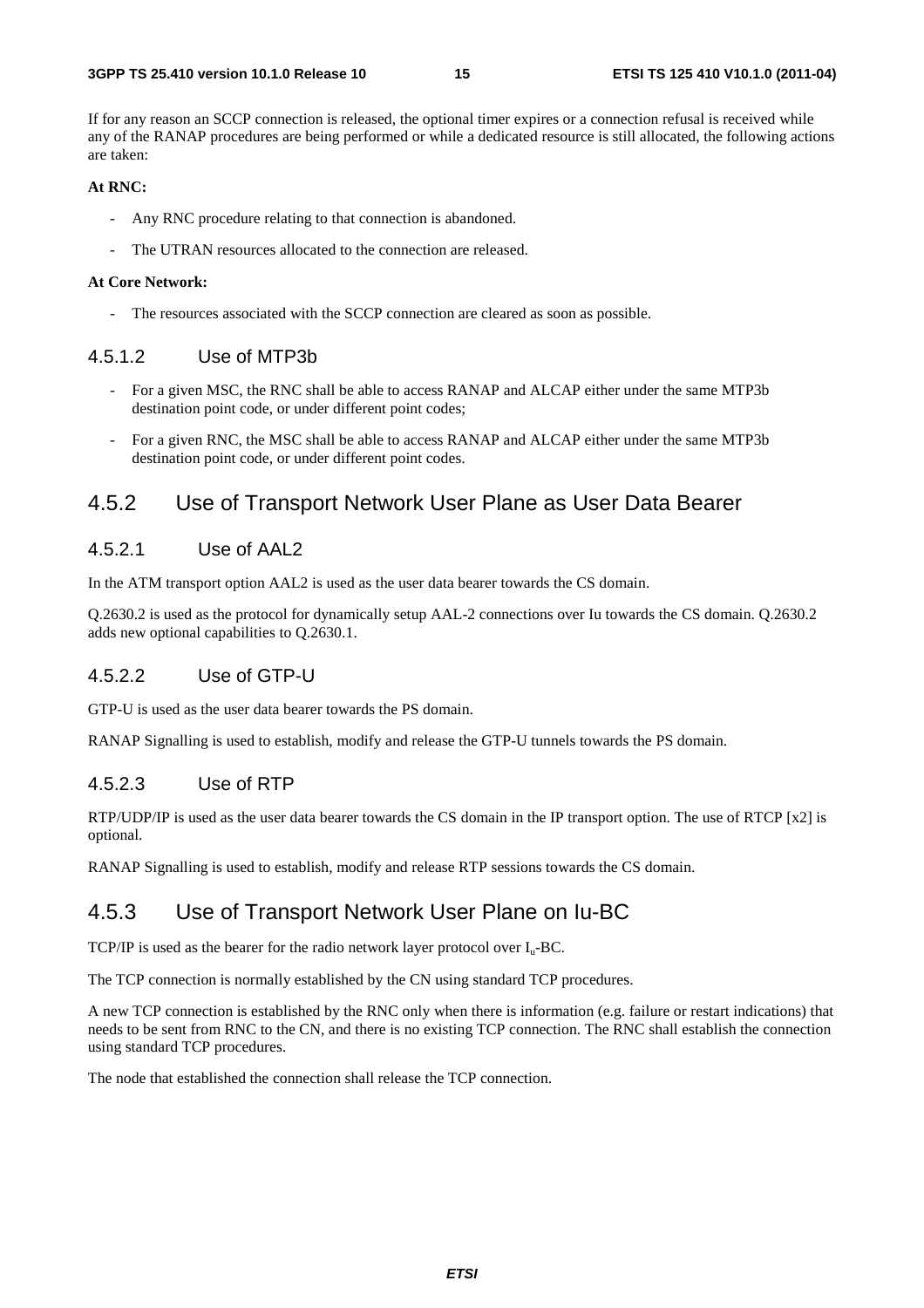# 5 Functions of the  $I_u$  Interface Protocols & Functional Split

# 5.1 General

This subclause defines the functional split between the core network and the UMTS radio access network. In addition, the possible interaction between the functions is defined. The functional split is shown in table 5.1.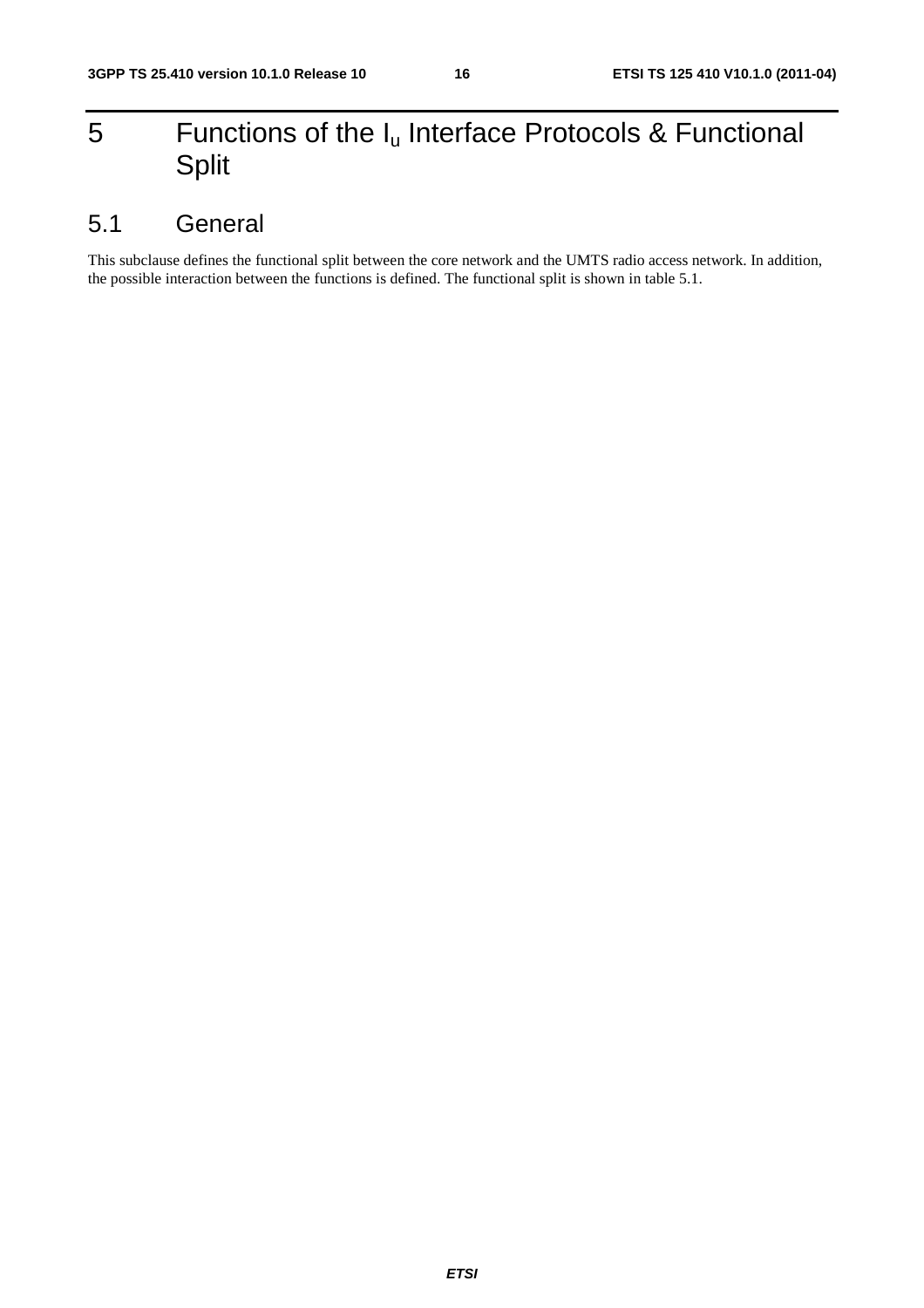| <b>Function</b>                                      | <b>UTRAN</b>                    | CN                           |
|------------------------------------------------------|---------------------------------|------------------------------|
| <b>RAB management functions:</b>                     |                                 |                              |
| RAB establishment, modification and release          |                                 | х                            |
| RAB characteristics mapping $I_u$ transmission       | $\frac{\mathsf{X}}{\mathsf{X}}$ |                              |
| bearers                                              |                                 |                              |
| RAB characteristics mapping Uu bearers               |                                 |                              |
| RAB queuing, pre-emption and priority                | $\frac{\mathsf{X}}{\mathsf{X}}$ | х                            |
|                                                      |                                 |                              |
| <b>Radio Resource Management functions:</b>          |                                 |                              |
| Radio Resource admission control                     | Χ                               |                              |
| <b>Broadcast Information</b>                         | $\overline{\mathsf{x}}$         | X                            |
|                                                      |                                 |                              |
| Iu link Management functions:                        |                                 |                              |
| I <sub>u</sub> signalling link management            | х                               | X                            |
| ATM VC management                                    | X                               | X                            |
| AAL2 establish and release                           | X                               | $\overline{\mathsf{x}}$      |
| AAL <sub>5</sub> management                          | $\overline{\mathsf{x}}$         | $\overline{\mathsf{x}}$      |
| GTP-U Tunnels management                             | $\overline{\mathsf{x}}$         | $\overline{\mathsf{x}}$      |
| <b>TCP Management</b>                                | $\overline{\mathsf{x}}$         | $\overline{\mathsf{x}}$      |
| <b>Buffer Management</b>                             | Χ                               |                              |
|                                                      |                                 |                              |
| Iu U-plane (RNL) Management:                         |                                 | X                            |
| Iu U-plane frame protocol management                 |                                 |                              |
| I <sub>u</sub> U-plane frame protocol initialization | X                               |                              |
| <b>Mobility management functions:</b>                |                                 |                              |
| Location information reporting                       | Χ                               | х                            |
| Handover and Relocation                              |                                 |                              |
| Inter RNC hard HO, lur not used or not available     | Χ                               | Х                            |
| Serving RNS Relocation (intra/inter MSC)             | $\overline{\mathsf{x}}$         | X                            |
| Inter system hard HO (UMTS-GSM)                      | X                               | $\overline{\mathsf{x}}$      |
| Inter system Change (UMTS-GSM)                       | $\overline{\mathsf{x}}$         | $\overline{\mathsf{X}}$      |
| Paging Triggering                                    |                                 | $\overline{\mathsf{x}}$      |
| <b>GERAN System Information Retrieval</b>            | X                               | $\overline{\mathsf{x}}$      |
|                                                      |                                 |                              |
| <b>Security Functions:</b>                           |                                 |                              |
| Data confidentiality                                 |                                 |                              |
| Radio interface ciphering                            | Χ                               |                              |
| Ciphering key management                             |                                 | X                            |
| User identity confidentiality                        | X                               | $\overline{\mathsf{x}}$      |
| Data integrity                                       |                                 |                              |
| Integrity checking<br>Integrity key management       | Χ                               | X                            |
|                                                      |                                 |                              |
| <b>Service and Network Access functions:</b>         |                                 |                              |
| CN Signalling data                                   |                                 | Χ                            |
| Data Volume Reporting                                | $\frac{\mathsf{X}}{\mathsf{X}}$ |                              |
| <b>UE Tracing</b>                                    | X                               | Χ                            |
| <b>MDT</b>                                           | $\overline{\mathsf{x}}$         | $\overline{\mathsf{x}}$      |
| Location reporting                                   | Χ                               | Χ                            |
|                                                      |                                 |                              |
| I <sub>u</sub> Co-ordination functions:              |                                 |                              |
| Paging co-ordination                                 | Χ                               | Χ                            |
| <b>NAS Node Selection Function</b>                   | Χ                               |                              |
| <b>MOCN Rerouting Function</b>                       | $\overline{\mathsf{x}}$         | х<br>$\overline{\mathsf{x}}$ |
| SIPTO at lu-PS                                       | $\overline{\mathsf{x}}$         |                              |
| <b>MBMS</b> functions                                | Χ                               | X                            |
| <b>MBMS RAB Management</b>                           | Χ                               | $\overline{\mathsf{x}}$      |
| <b>MBMS UE Linking Function</b>                      | $\overline{\mathsf{x}}$         | $\overline{\mathsf{x}}$      |
| <b>MBMS Registration Control Function</b>            | $\overline{\mathsf{x}}$         | $\overline{\mathsf{X}}$      |
| <b>MBMS Enquiry Function</b>                         | $\overline{\mathsf{x}}$         | $\overline{\mathsf{x}}$      |
|                                                      |                                 |                              |

#### **Table 5.1: Iu interface functional split**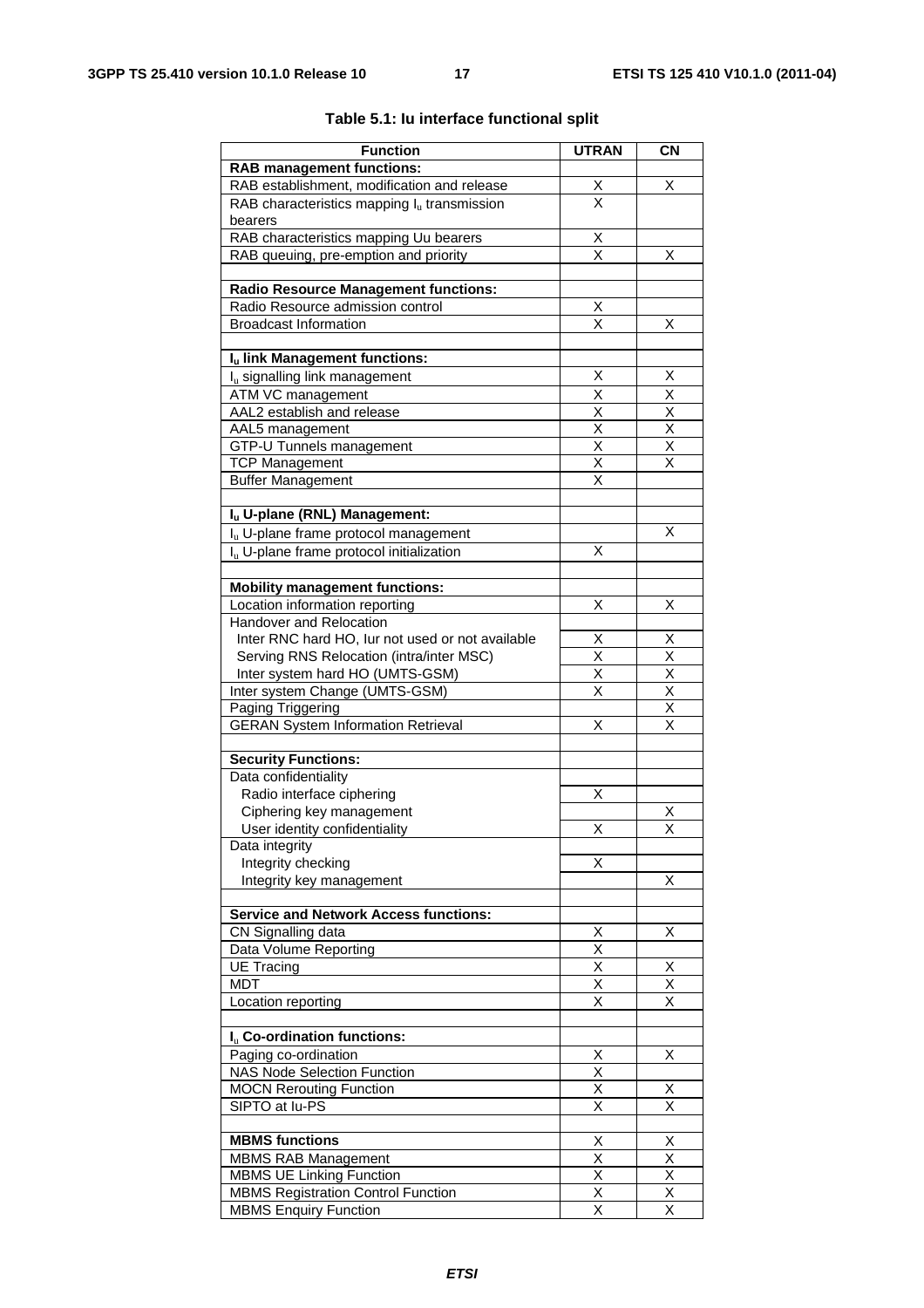### 5.2 RAB management Functions

#### 5.2.1 RAB establishment, modification and release function

The RAB, Radio Access Bearer, is defined to be set-up between UE and CN. Depending on subscription, service, requested QoS etc. different types of RABs will be used. It is the CN that controls towards the UTRAN the establishment, modification or release of a RAB. Furthermore, the CN selects the type of the transport bearer, i.e. ATM or IP.

The RAB identity is allocated by CN by mapping the value for the NAS Binding information (from the actual protocol IE for the respective CN domain) to the RAB ID as specified in TS 23.110 [3]. The RAB identity is globally significant on both the radio bearer and on the Iu bearer for a given UE in a particular CN domain.

RAB establishment, modification and release is a CN initiated function.

RAB establishment, modification and release is a UTRAN executed function.

RAB release request is a UTRAN initiated function, triggered when UTRAN e.g. fails to keep the RAB established with the UE.

#### 5.2.2 RAB characteristics mapping to Uu bearers function

The RAB characteristics mapping function is used to map the radio access bearers to the Uu bearers. The mapping is performed during the establishment of the RAB. UTRAN shall perform the mapping between the bearers.

RAB mapping to Uu transmission bearers is a UTRAN function.

#### 5.2.3 RAB characteristics mapping to Iu transport bearers

The RAB characteristics mapping function is used to map the radio access bearers to the Iu interface transport bearers. The mapping is performed during the establishment of the RAB.

UTRAN shall perform this mapping between the bearers if AAL2 is used, since it is the UTRAN that establishes the AAL2 connections.

In case of RAB towards the PS domain, UTRAN shall perform the mapping between the radio access bearers and the IP layer.

RAB characteristics mapping to Iu transport bearers is a UTRAN function.

#### 5.2.4 RAB queuing, pre-emption and priority function

The allocation/retention priority level of a RAB is determined by the CN based on e.g. subscription information, QoS information etc. Accordingly, the CN shall request RAB establishment or modification with an indication of the priority level and the pre-emption capability of that RAB and the queuing vulnerability. Queuing and resource pre-emption shall be performed by UTRAN accordingly.

RAB queuing, pre-emption and allocation/retention priority handling is a UTRAN controlled function.

RAB queuing, pre-emption and allocation/retention priority setting is a CN function.

#### 5.3 Radio Resource Management over Iu

#### 5.3.1 Radio resource admission control

When UTRAN receives a request to establish or modify a radio access bearer from the CN, the current radio resource situation is analysed and the admission control either accepts or rejects the request. This is called "Radio resource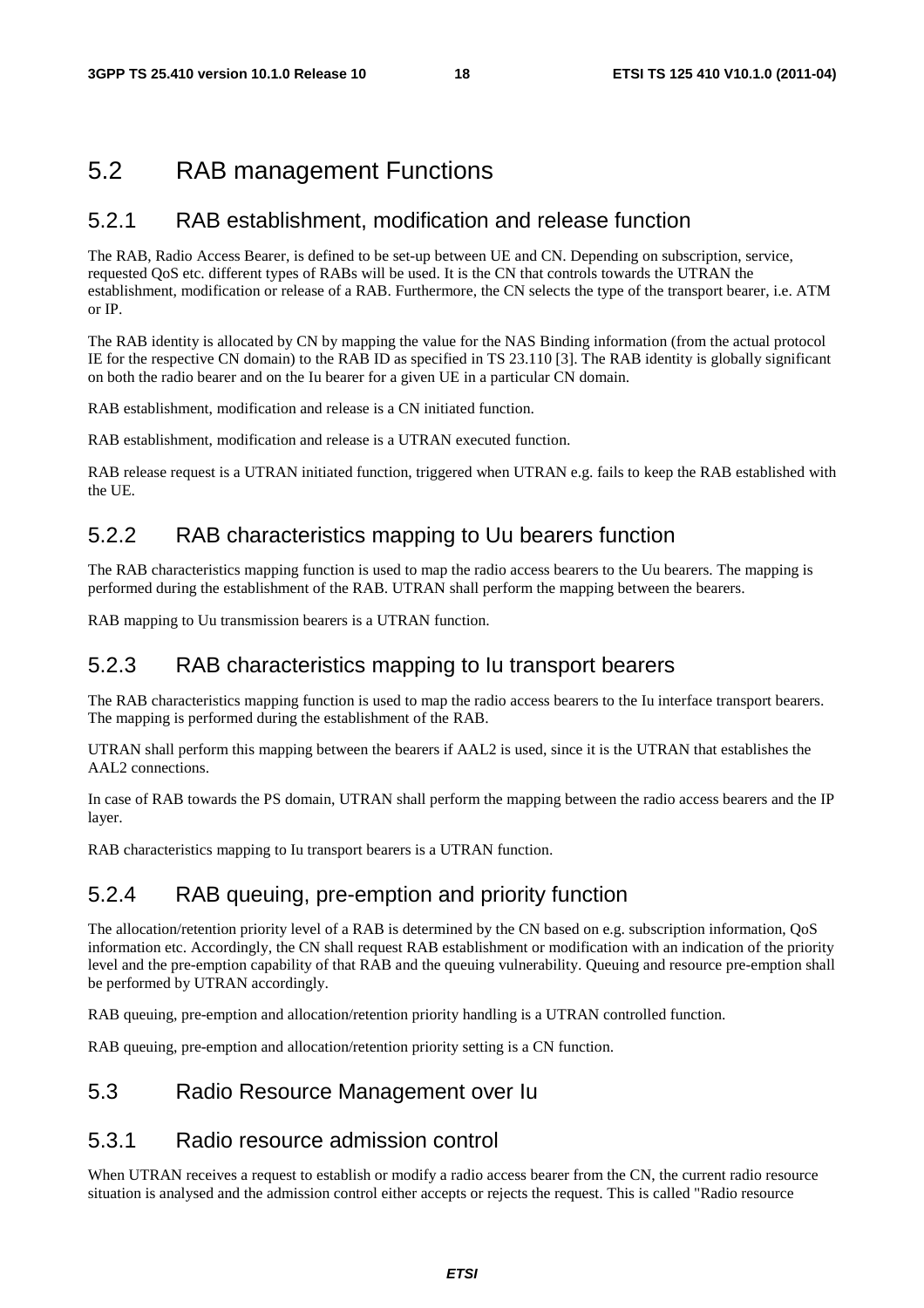admission control" and is handled by the UTRAN. If the request is queued, it is handled by the RAB queuing, preemption and priority function.

#### 5.3.2 Broadcast information management

This function consists in the broadcast from network toward UE of some information in the coverage area of the whole network or different parts of the network.

There are two kinds of Broadcast information management. UTRAN broadcast information, and Cell Broadcast information management. All UTRAN broadcast information management shall be handled locally within UTRAN. All Cell Broadcast information is controlled by CN and executed by UTRAN.

### 5.4 Iu link Management functions

### 5.4.1 Iu Signalling Link Management function

The  $I<sub>u</sub>$  signalling link management function provides a reliable transfer of the radio network signalling between UTRAN and CN. Both CN and UTRAN manage the function.

This function is in particular responsible for Iu signalling connection establishment, which can be established either by the CN or the RNC and for  $I_{\text{u}}$  signalling connection release, which is controlled by CN possibly upon UTRAN request.

#### 5.4.2 ATM Virtual Connection Management function

This function refers to handling of ATM Virtual Connections (VCs) between CN and UTRAN.

This function shall be used to establish, maintain and release the ATM VCs. For permanent VCs, it is regarded to be an O&M function.

This function also includes the selection of a Virtual Circuit to be used for a particular RAB. The selection of ATM VC upon an Iu radio access bearer service request, shall be done by UTRAN. The selected VC shall fulfil the requirements of the request. The VC may consist of several sublinks: such as SCCP connections, AAL2 connections or IP flows.

### 5.4.3 AAL2 connection establish and release function

This function is used to establish and release the AAL type 2 connections between CN and UTRAN upon an Iu radio access bearer service request. Both UTRAN and CN are taking part in the establishment of AAL2 connection. UTRAN shall initiate both establishment and release of AAL2 connections. In abnormal cases, the CN may also initiate release of AAL2 connections. The use of AAL2 for Iu transmission bearers depends on type of CN.

#### 5.4.4 AAL5 management function

AAL5 connections between CN and UTRAN shall be pre-configured at system initialisation. Basic configuration is PVCs. For user data, SVC is possible.

The AAL5 management is a function handled by both the CN and the UTRAN.

### 5.4.5 GTP-U tunnels management function

This function is used to establish and release GTP-U tunnels between CN and UTRAN upon a radio access bearer service request. This involves assigning a tunnel identifier for each direction and the creation of a context containing the tunnel information. The tunnel identifier for the downlink is allocated by the UTRAN, and the tunnel identifier for the uplink is allocated by the CN. Both CN and UTRAN should maintain the context. The use of GTP-U for  $I<sub>u</sub>$  transport bearers depends on type of CN.

### 5.4.6 TCP Management Function

This function is used to establish and release the TCP connections between CN and UTRAN over  $I_n$ -BC.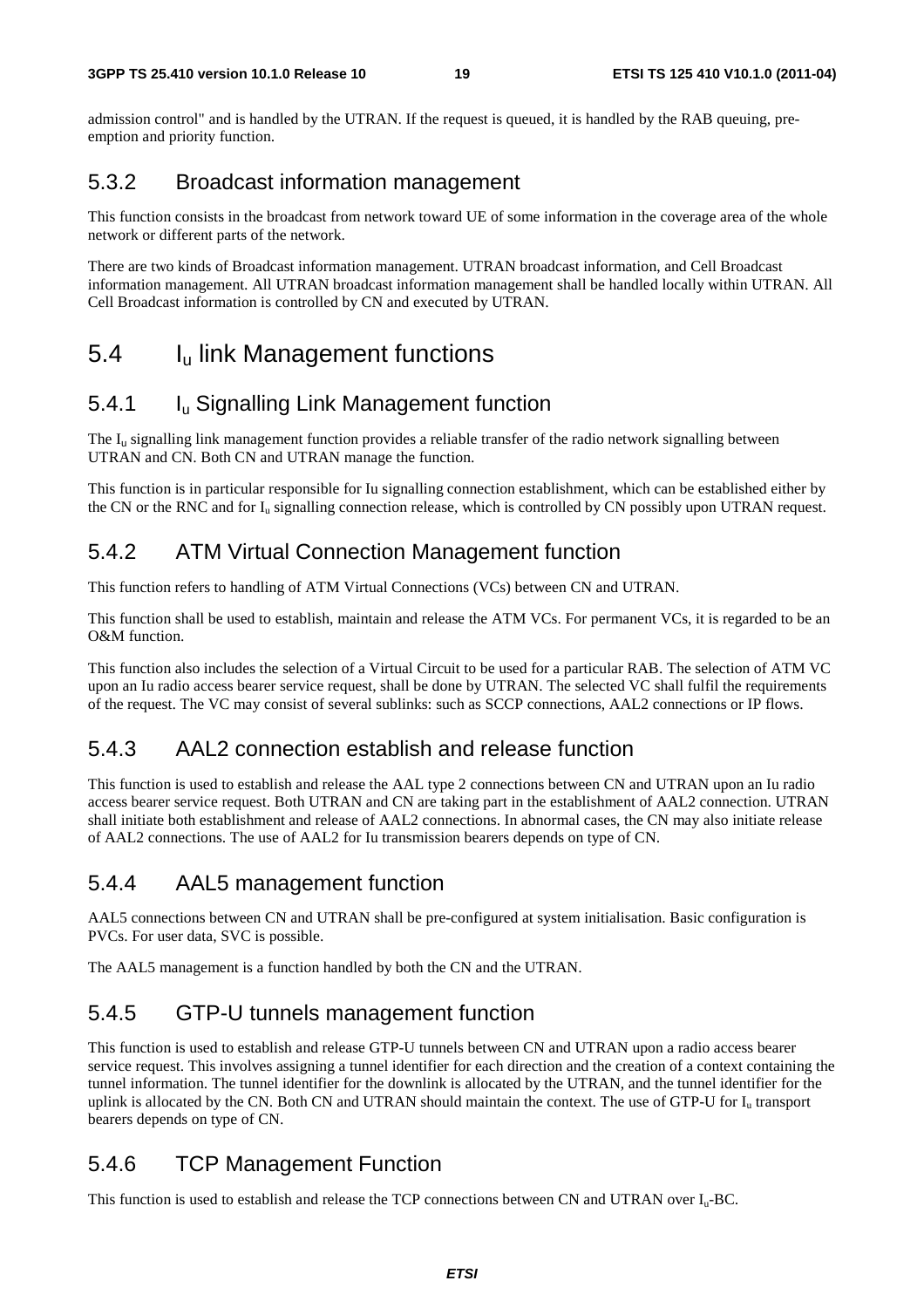The TCP management function exists in both UTRAN and CN.

### 5.4.7 Buffer Management

Congestion control shall be performed over the Iu user plane using buffer management and no flow control.

This function includes buffers to store received packet data units that at reception can not be processed due to e.g. congestion. In UTRAN, there must be a buffer management function handling received packets from the peer CN node.

The used mechanism is not in the scope of the present document and not relevant to be standardised.

Buffer management is a UTRAN function.

### 5.4.8 RTP Session Management Function

This function is used to establish and release RTP sessions between CN and UTRAN upon a radio access bearer service request. This involves assigning a RTP session identifier for each direction and the creation of a context containing the RTP session information. The RTP session identifier for the downlink is allocated by the UTRAN, and the RTP session identifier for the uplink is allocated by the CN. Both CN and UTRAN should maintain the RTP session context. The use of RTP for Iu transport bearers depends on type of CN.

# 5.5 Iu U-plane (RNL) Management Functions

### 5.5.1 Iu U-plane frame protocol mode selection function

The  $I_{\rm u}$  UP in the Radio Network Layer provides modes of operation that can be activated on RAB basis. For a given RAB, the  $I_{\rm u}$  UP operates either in a Transparent or in Support mode.  $I_{\rm u}$  U-plane frame protocol mode is selected by the CN. A set of appropriate U-plane version(s) is indicated within RANAP. The final U-plane version is selected during the Iu UP initiation procedure among the indicated version(s).

This function is a CN function.

#### 5.5.2 Iu U-plane frame protocol initialisation

 $I_{\rm u}$  U-plane frame protocol is initialised by the UTRAN. In certain cases, as described in TS 23.153 [15], the  $I_{\rm u}$  U-plane frame protocol may be initialised by the CN.

# 5.6 Mobility Management Functions

#### 5.6.1 Location information update function

Some functionality within the CN, needs information about the present location of an active UE, i.e. a UE with established signalling connection. The Location information update function is used to transfer this information from the UTRAN to the CN. It is the UTRAN responsibility to send this information initially at the signalling connection establishment for a UE and at any change of the UE location as long as the signalling connection exists. For this function, the location information shall be at Location and Routing Area level.

#### 5.6.2 Handover and Relocation functions

#### 5.6.2.1 Inter RNC hard HO function, Iur not used or not available

This functionality includes procedures for handover from one RNC to another RNC when Iur interface is not used or is not available, i.e. soft handover is not possible. The connection is switched in the CN, so both UTRAN and CN are involved. Both intra and inter CN entity cases are applicable. This functionality includes also the moving of the Serving RNS functionality from one RNC to another RNC.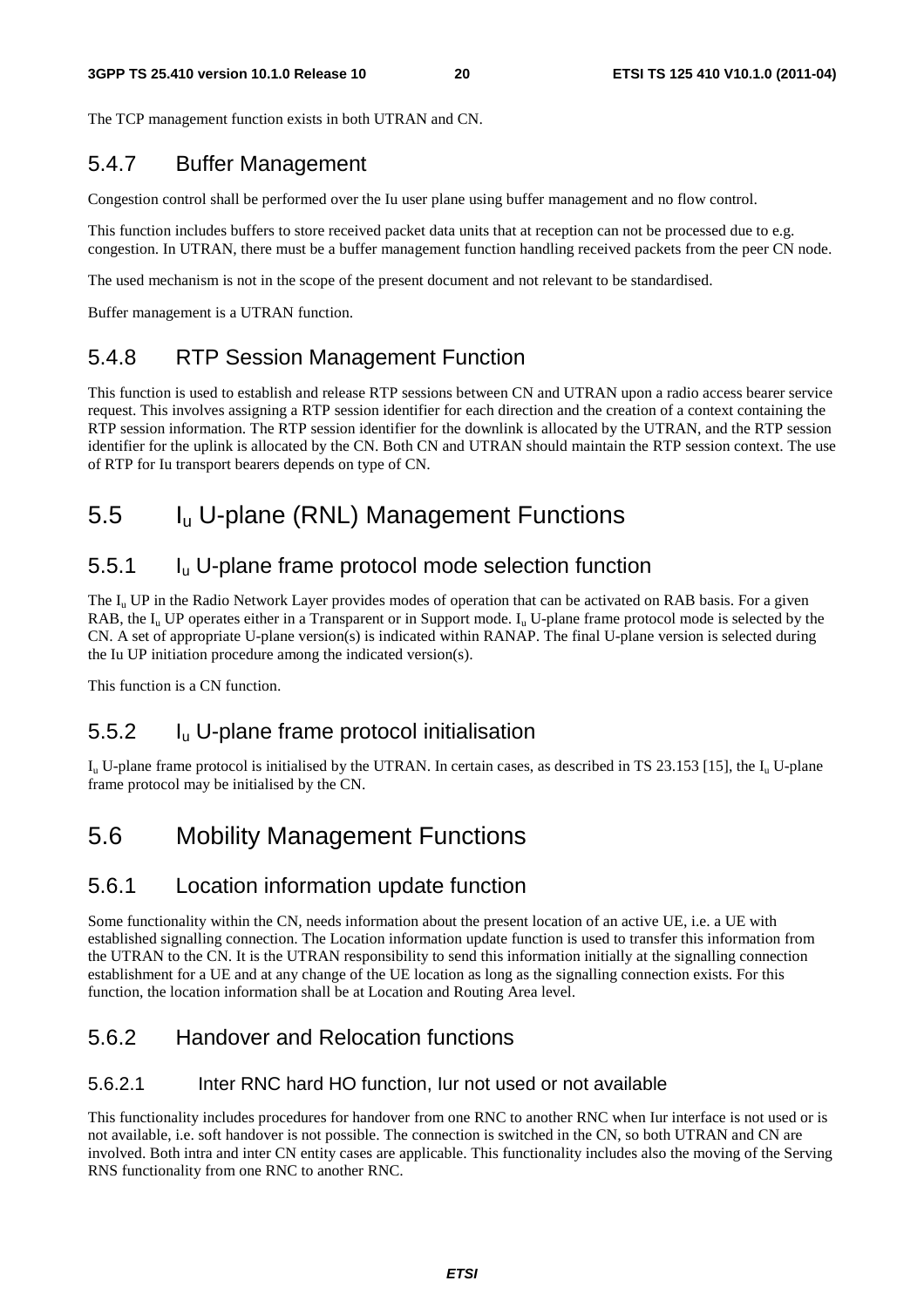#### 5.6.2.2 Serving RNS Relocation function

This functionality allows moving the Serving RNS functionality from one RNC to another RNC, e.g. closer to where the UE has moved during the communication. The Serving RNS Relocation procedure may be applied when active cell management functionality has created a suitable situation for it. Both UTRAN and CN are involved.

#### 5.6.2.3 Inter system Handover (e.g. UMTS-GSM) function

Inter system handover is performed when a mobile hands over between cells belonging to different systems such as GSM and UMTS. For intersystem handover between UMTS and GSM, the GSM procedures are used within the GSM network. Both UTRAN and CN are involved.

NOTE: The GSM BSSMAP procedures are outside the scope of the present document.

### 5.6.2A Inter System Change (e.g. UMTS-GSM) function

Inter system change is performed when a GPRS attached mobile moves from cells belonging to different systems such as GSM and UMTS. For intersystem change between UMTS and GSM, the GPRS procedures are used within the GPRS network. Both UTRAN and CN are involved.

### 5.6.3 Paging Triggering

The Core Network shall, when considered necessary, trigger the Location/Routing/RNC Area paging in the UTRAN system.

### 5.6.4 Shared Networks Access Control

The Shared Networks Access Control function allows the CN to request the UTRAN to apply UE specific access control to the UTRAN and the neighbouring networks on a PLMN or an SNA basis. The Shared Networks Access Control function is further described in TS 25.401 [1].

### 5.6.5 GERAN System Information Retrieval

In order to provide the UE with system information related to NACC towards a GERAN system - to be used as an optimisation - the GERAN System Information Retrieval function allows the source system to request GERAN (via CN) to provide this system information. The request and subsequent transfer of the GERAN System Information is performed transparently with the RIM function. The RIM function is further described in TS 25.401 [1]

### 5.7 Security Functions

#### 5.7.1 Data Confidentiality

#### 5.7.1.1 Radio interface ciphering function

The radio interface shall be ciphered upon request of the Core Network. Both Signalling and user data may be subject to ciphering. The ciphering shall be done within UTRAN.

#### 5.7.1.2 Ciphering key management function

The ciphering key and the permitted algorithm shall be supplied by the CN. UTRAN selects the used algorithm.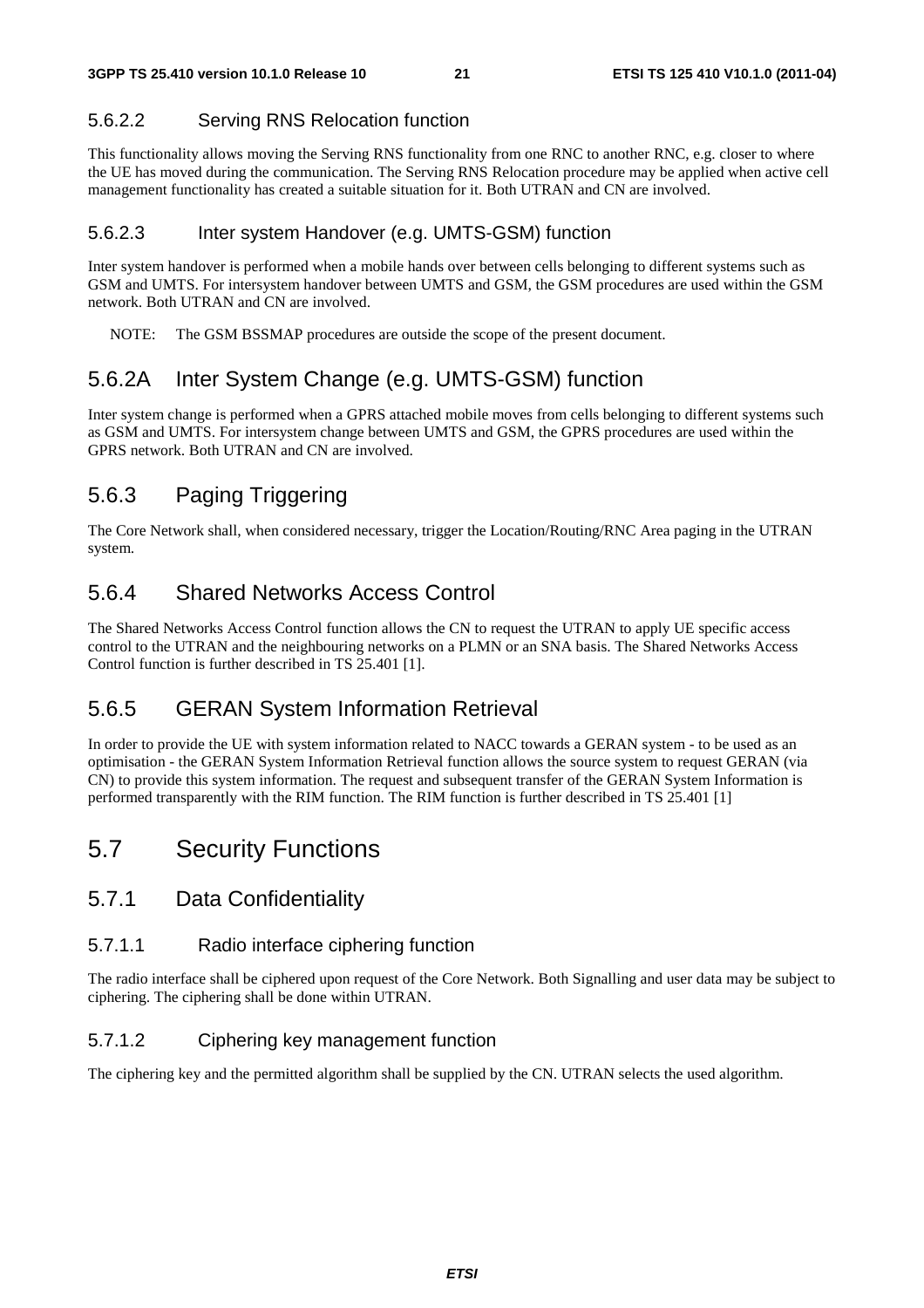### 5.7.2 Data integrity

#### 5.7.2.1 Integrity checking

The purpose of the integrity check is to make sure that the signalling continues between the same elements as by authentication. The integrity check shall be done within the UTRAN.

#### 5.7.2.2 Integrity key management

The integrity key and the permitted algorithm shall be supplied by the CN. UTRAN selects the used algorithm.

### 5.8 Service and Network Access Functions

#### 5.8.1 Core Network signalling data transfer function

The NAS CN signalling data such as Call Control (CC), Session Management (SM), Mobility Management (MM), Short Message Services Point to Point and Supplementary Services (SS) shall be transparently conveyed between the CN and the UE. Over the Iu interface, the same Iu interface channel that is used for the UTRAN-CN signalling shall be used.

### 5.8.2 Data Volume Reporting

The data volume reporting function is used to report the volume of unacknowledged data to the CN. The function shall be in the UTRAN and is triggered from the CN.

### 5.8.3 UE Tracing

This feature allows tracing of various events related to the UE and its activities. This is an O&M functionality.

#### 5.8.4 Location reporting function

The positioning function performs the determination of the geographical position and optionally the velocity for an UE. The location reporting function transfers the positioning information between the UTRAN and the CN according to CN commands. This function involves UTRAN and CN.

#### 5.8.5 MDT

This feature enables the transfer of MDT measurements collected by the UE, as defined in TS 37.320 [30]. This is an O&M functionality.

### 5.9 Co-ordination Functions

### 5.9.1 Paging Co-ordination function

The two CN domain architecture implies need for a page co-ordination, i.e. handling of page triggered by one CN node when UE has a signalling connection to the other CN node. The paging co-ordination is performed by UTRAN and/or optionally by CN. The Common ID is used for UTRAN paging co-ordination. The CN provides the UTRAN with the Common ID.

The paging co-ordination is a UTRAN function. Optionally the paging co-ordination may be performed in the CN.

#### 5.9.2 NAS Node Selection Function

The optional NAS Node Selection Function enables the RNC to initially assign CN resources to serve a UE and subsequently setup a signalling connection to the assigned CN resource.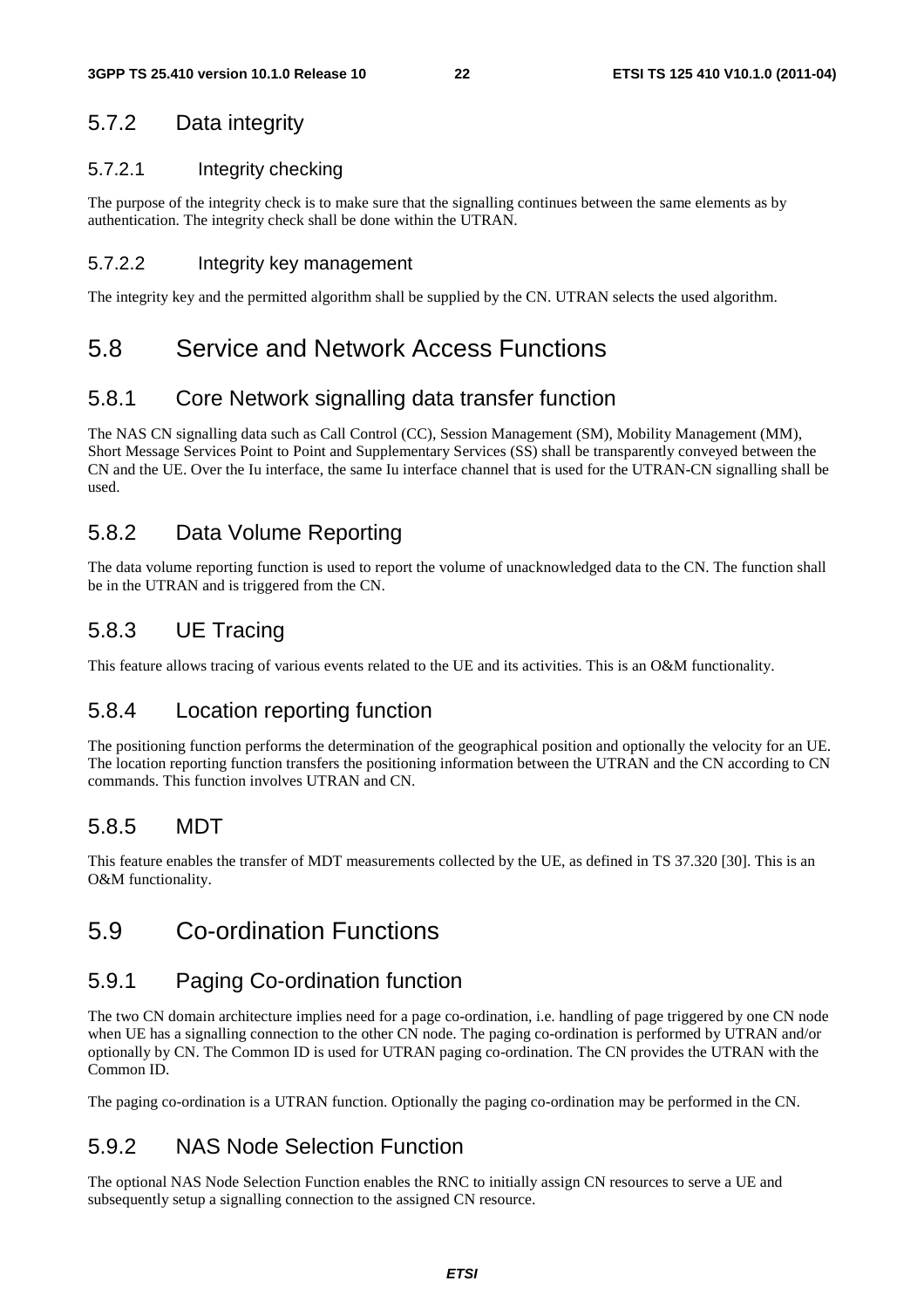The method by which the RNC initially assigns CN resources is implementation dependent.

The NNSF is described in detail in TS 23.236 [25].

#### 5.9.3 Information Transfer Function

The Information Transfer function allows configuration data to be passed from the CN to the RNC upon CN trigger. This function is operated in acknowledged mode. It should be used by the CN to maintain alignment between the data as configured in the CN and the configuration data provided to the UTRAN. This may be used e.g. to coordinate the SNA geographical definition (LA to SNA mapping) between CN and UTRAN in order to apply access control on an SNA basis.

#### 5.9.4 MOCN Rerouting Function

Rerouting is a mechanism used as part of the assignment of CN operator in shared networks with MOCN configuration for network sharing non-supporting UEs when they perform initial attach /registration. In this case RNC may not know towards which CN to route the initial UE request message and the latter may be rerouted to another CN via RNC.

The MOCN Rerouting Function is described in detail in TS 23.251 [26].

#### 5.9.5 SIPTO at Iu-PS Function

If supported, SIPTO at Iu-PS Function provides the capability to offload certain PS RABs from the CN at RAB setup. The SIPTO at Iu-PS is implementation dependent and may be implemented in a separate entity outside of RNS, for further information see TS 23.060 [29].

### 5.10 MBMS Functions

#### 5.10.1 MBMS RAB Management functions

The MBMS RAB, Radio Access Bearer, is defined to be set-up between the CN and one or several UEs for MBMS. Depending on the MBMS service characteristics, different types of MBMS RABs will be used. It is the CN that controls towards the UTRAN the establishment, update or release of an MBMS RAB. The MBMS RAB is defined for the PS domain only.

### 5.10.2 MBMS UE Linking Function

This function provides the RNC with the list of MBMS services that a given UE, with existing dedicated Iu-PS signalling connection, has 'joined' or has 'left' TS 23.246 [27].

### 5.10.3 MBMS Registration Control Function

This function allows the RNC to either register or deregister to the PS core network domain for a specific MBMS bearer service so that it is notified whenever a session of this service starts.

It also allows the CN to inform the RNC that a given MBMS bearer service is no longer available.

### 5.10.4 MBMS Enquiry Function

This function allows the RNC to request to the SGSN the list of MBMS bearer services that a given UE has 'joined' TS 23.246 [27] or the IP Multicast Address and APN defined in TS 23.246 [27] which correspond to a given MBMS bearer service.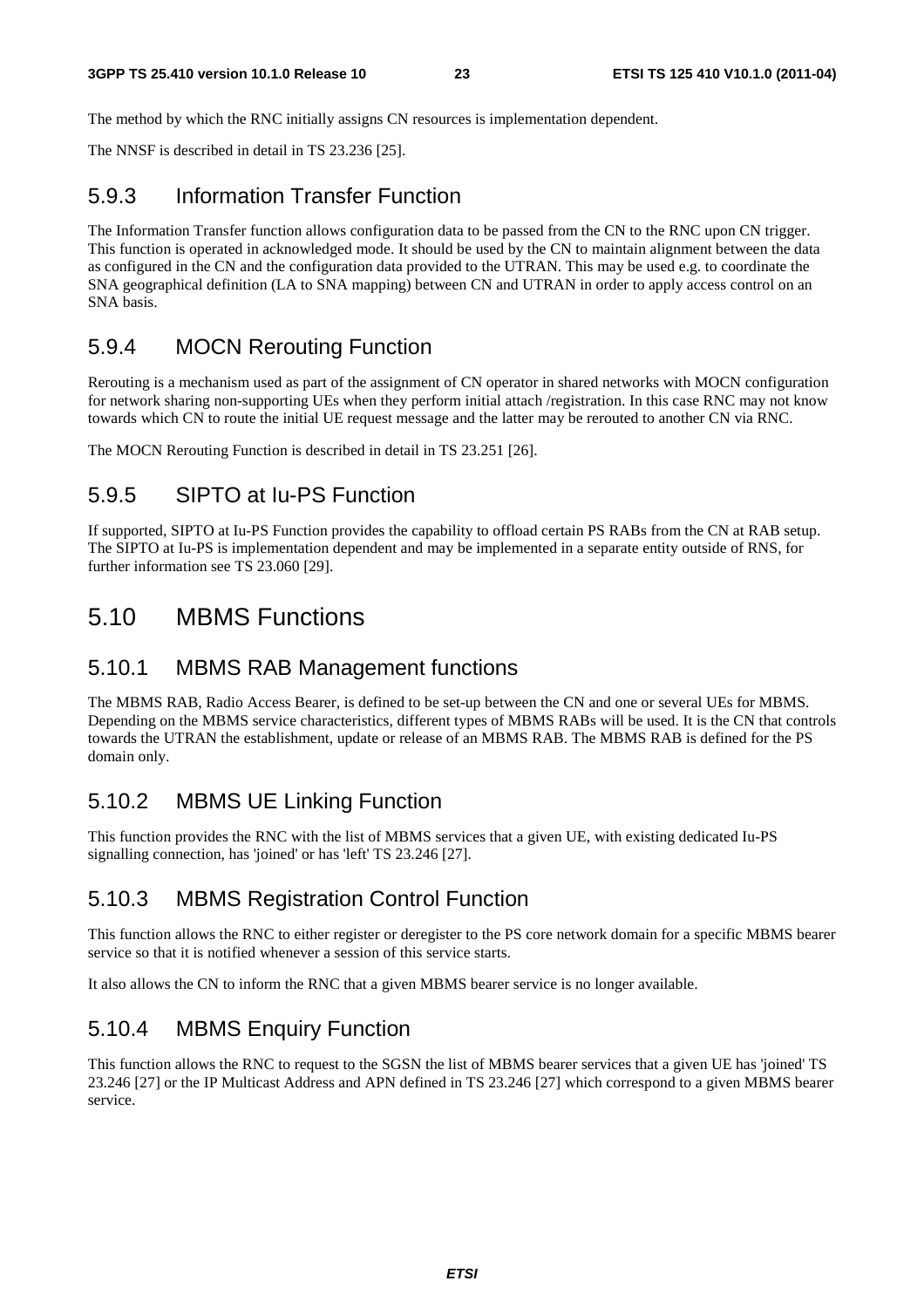# 6 I<sub>u</sub> Interface Protocol Structure

### 6.1 General

The Radio Network signalling over Iu consists of the Radio Access Network Application Part (RANAP). The RANAP protocol consists of mechanisms to handle all procedures between the CN and UTRAN. It is also capable of conveying messages transparently between the CN and the UE without interpretation or processing by the UTRAN.

Over the  $I_u$  interface the RANAP protocol is, e.g. used for:

- Facilitate a set of general UTRAN procedures from the Core Network such as paging -notification as defined by the notification SAP in TS 23.110 [3].
- Separate each User Equipment (UE) on the protocol level for mobile specific signalling management as defined by the dedicated SAP in TS 23.110 [3].
- Transfer of transparent non-access signalling as defined in the dedicated SAP in TS 23.110 [3].
- Request of various types of UTRAN Radio Access Bearers through the dedicated SAP in TS 23.110 [3].
- Perform the SRNS Relocation function.
- Perform the various MBMS procedures.
- Perform SIPTO at Iu-PS (optional).

The Radio Access Bearers are provided by the Access Stratum.

Over Iu-BC, a datagram mechanism is used, so there is no clear separation of control and user planes, and the SABP protocol is used for data transfer and signalling.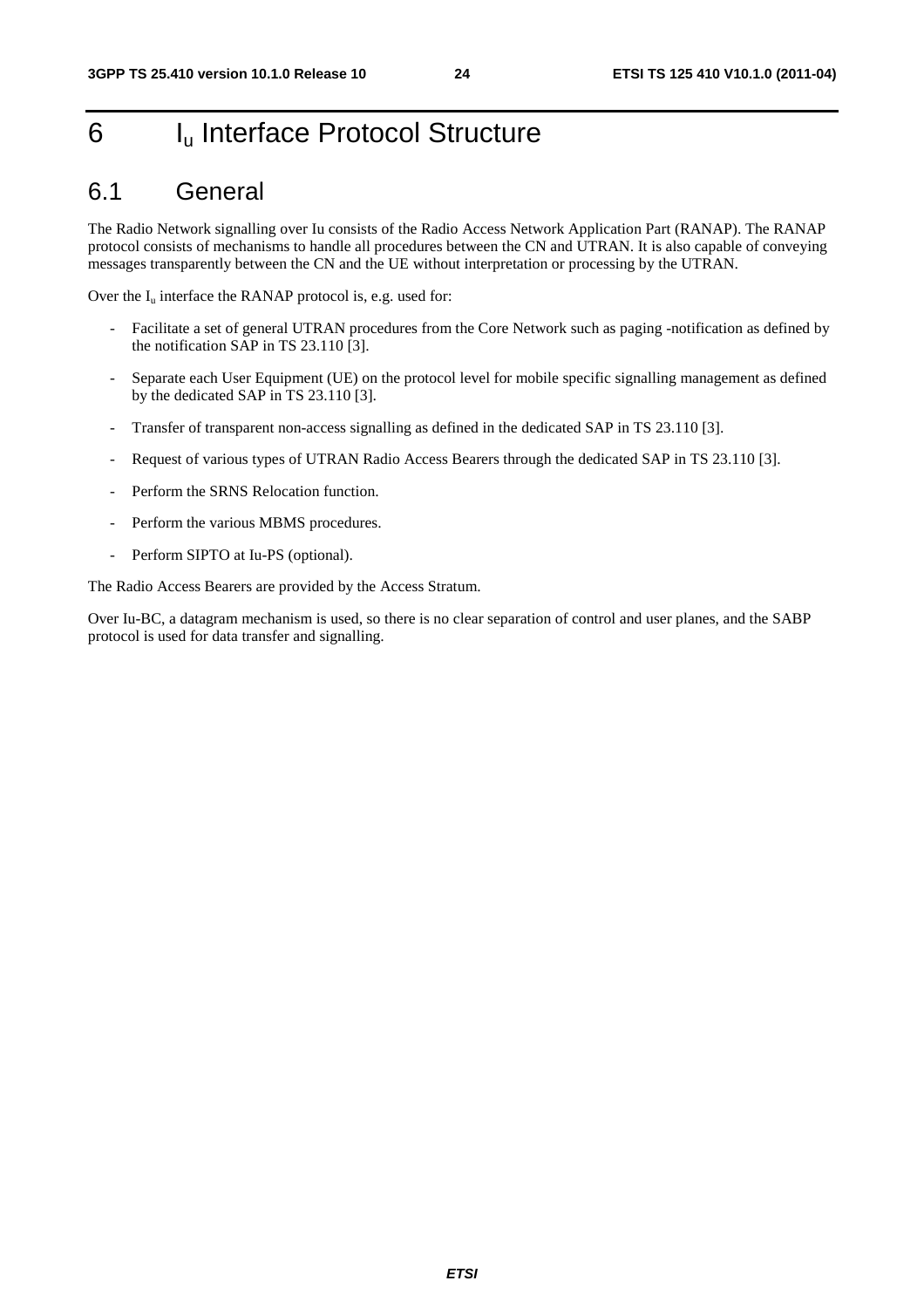# 6.2 Iu-CS

Figure 6.1 shows the protocol structure for  $I_u$ -CS, following the structure described in TS 25.401 [1].

| Radio<br>Network              |                   | <b>Control Plane</b> |                                                              |   |                     | <b>User Plane</b>              |
|-------------------------------|-------------------|----------------------|--------------------------------------------------------------|---|---------------------|--------------------------------|
| Layer                         | <b>RANAP</b>      |                      |                                                              |   |                     | <b>Iu UP Protocol</b><br>Layer |
| Transport<br>Network<br>Layer | Transport Network | User Plane           | <b>Transport Network</b><br><b>Control Plane</b><br>Q.2630.2 |   | Transport   Network | $\overline{U}$ ser   Plane     |
|                               |                   | <b>SCCP</b>          | Q.2150.1                                                     |   |                     |                                |
|                               | M3UA              | MTP3b                | MTP3b                                                        |   |                     |                                |
|                               |                   | SSCF-<br><b>NNI</b>  | SSCF-<br><b>NNI</b>                                          |   |                     | RTP/                           |
|                               | <b>SCTP</b>       | <b>SSCOP</b>         | <b>SSCOP</b>                                                 |   | AAL <sub>2</sub>    | RTCP*)                         |
|                               | $_{\rm IP}$       | AAL <sub>5</sub>     | AAL5                                                         |   |                     | UDP/IP                         |
|                               |                   |                      |                                                              | п |                     |                                |
|                               | Data Link         | <b>ATM</b>           | $\bold{ATM}$                                                 |   | <b>ATM</b>          | Data Link                      |
|                               |                   |                      | Physical Layer                                               |   |                     |                                |

\*) RTCP is optional.

**Figure 6.1: Iu –Interface Protocol Structure towards CS Domain**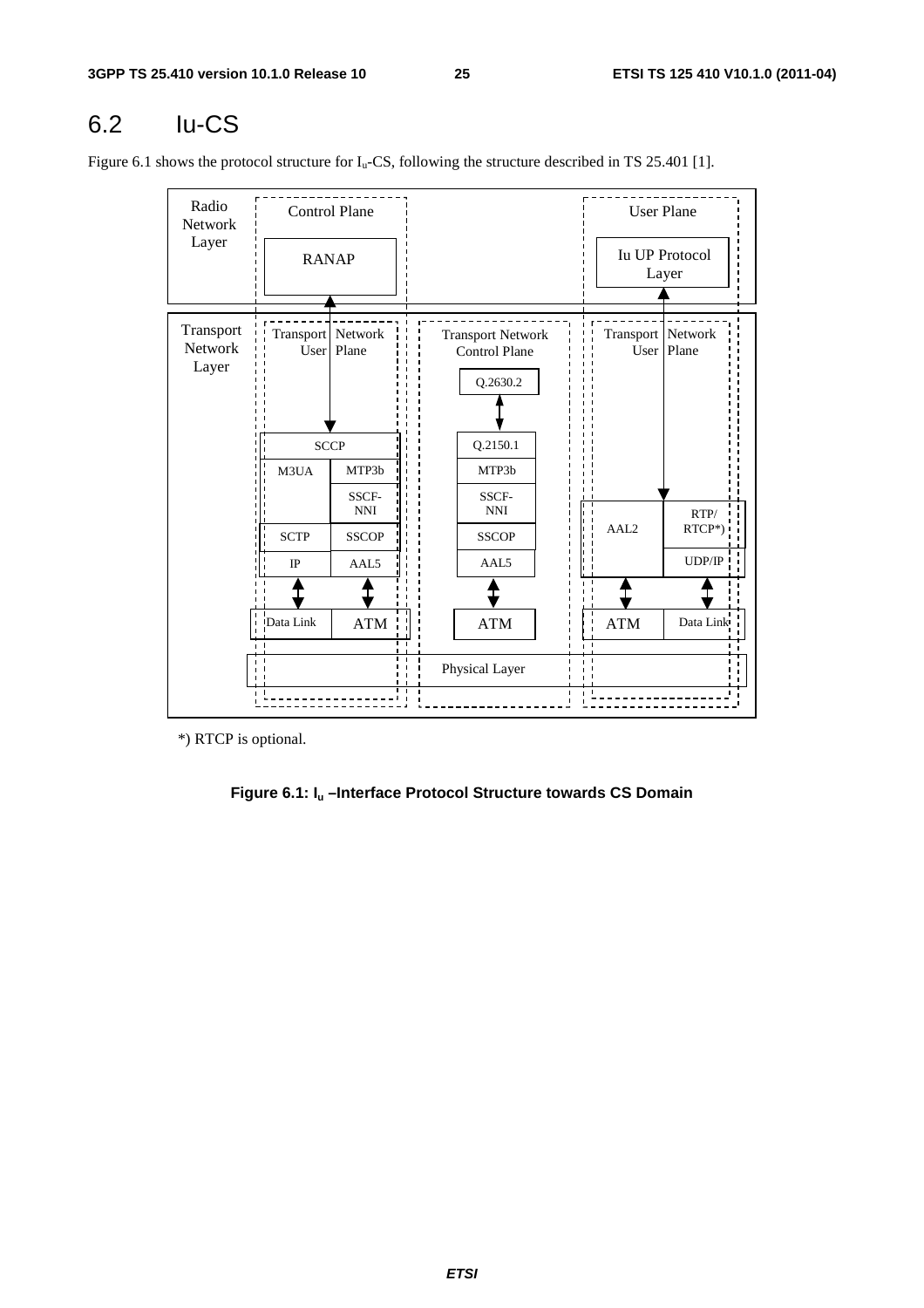# 6.3 Iu-BC

Figure 6.2 shows the protocol structure for the  $I_u$ -BC.



**Figure 6.2: Iu Interface Protocol Structure towards Broadcast Domain**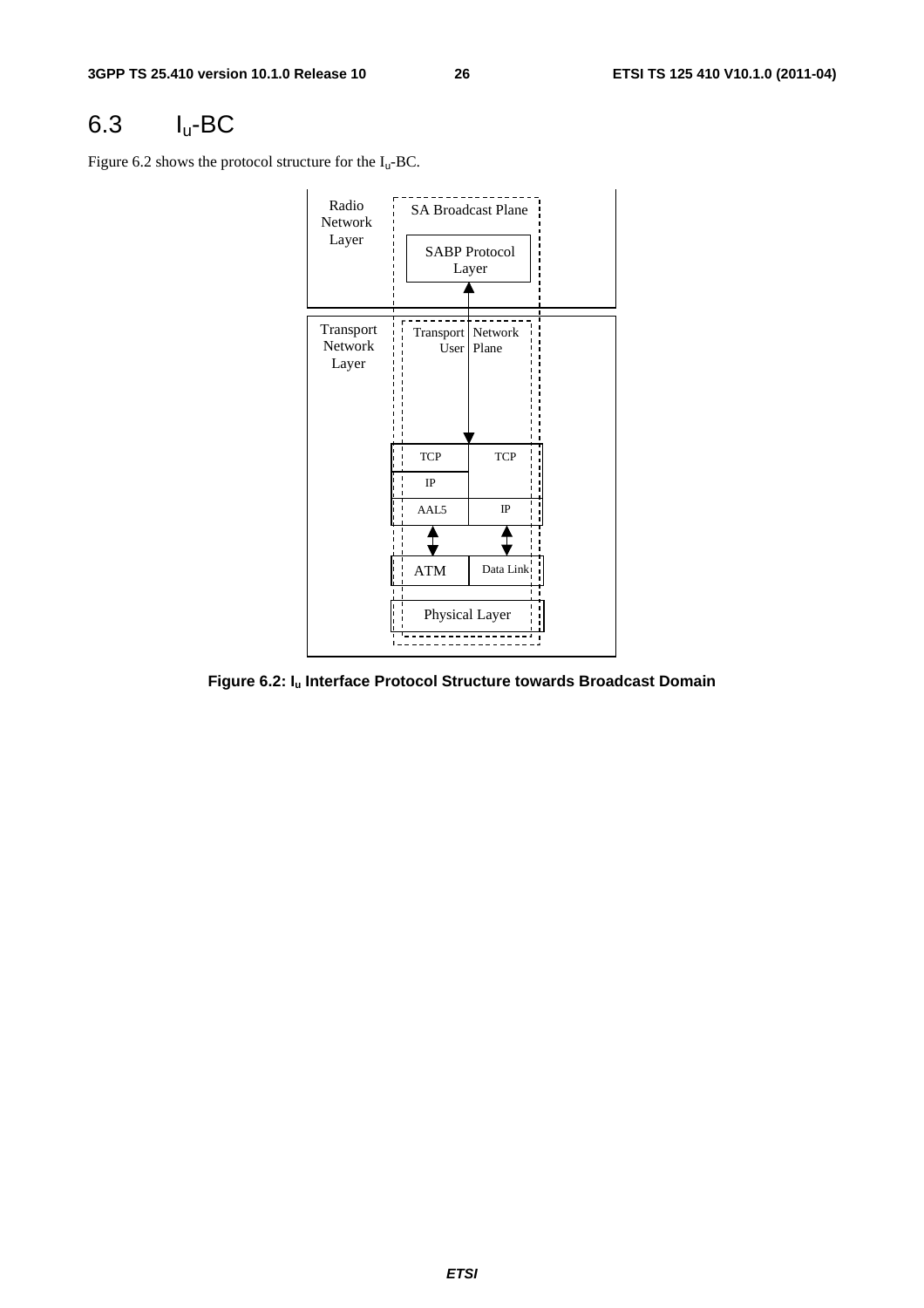# 6.4 Iu-PS

Figure 6.3 shows the protocol structure for Iu-PS, following the structure described in TS 25.401 [1].



Figure 6.3: I<sub>u</sub> Interface Protocol Structure towards PS Domain

# 7 Other I<sub>u</sub> Interface Specifications

# 7.1 UTRAN I<sub>u</sub> Interface: Layer 1 (3GPP TS 25.411)

TS 25.411 [4] specifies the range of physical layer technologies that may be used to support the Iu interface.

# 7.2 UTRAN I<sub>u</sub> Interface: Signalling Transport (3GPP TS 25.412)

TS 25.412 [5] specifies the signalling bearers for the RANAP and transport network control plane protocols for both Iu-PS and Iu-CS.

# 7.3 UTRAN Iu Interface: RANAP Specification (3GPP TS 25.413)

TS 25.413 [6] specifies the RANAP protocol for radio network control plane signalling over the Iu interface.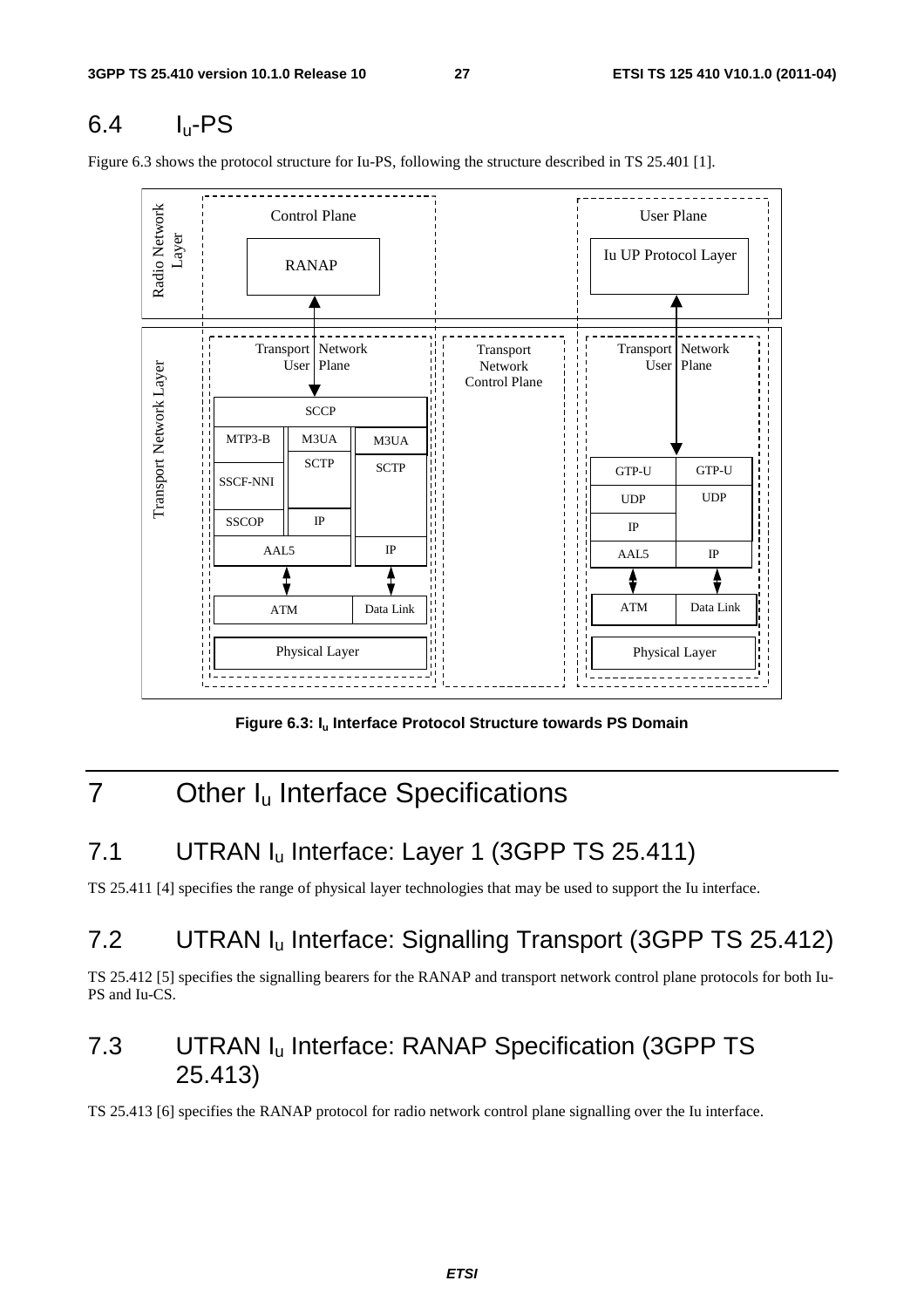# 7.4 UTRAN I<sub>u</sub> Interface: Data Transport and Transport Signalling (3GPP TS 25.414)

TS 25.414 [7] specifies the transport bearers for the user plane of the Iu interface. It also specifies the protocol used to control these transport bearers.

# 7.5 UTRAN I<sub>u</sub> Interface: CN-UTRAN User Plane Protocol (3GPP TS 25.415)

TS 25.415 [8] specifies the user plane frame handling protocol for the Iu interface.

# 7.6 UTRAN Iu Interface: Service Area Broadcast Protocol SABP (3GPP TS 25.419)

TS 25.419 [14] specifies the communication requirements over the Iu interface towards the BC domain.

# 7.7 Summary

The present document, 3GPP TS 25.410, specifies the general aspects and principles of the  $I_u$  interface as a whole.

The relationship between the other technical specifications that define the UTRAN Iu interface is shown in figure 7.1.



#### **Figure 7.1: Summary of Iu Interface Specification Structure**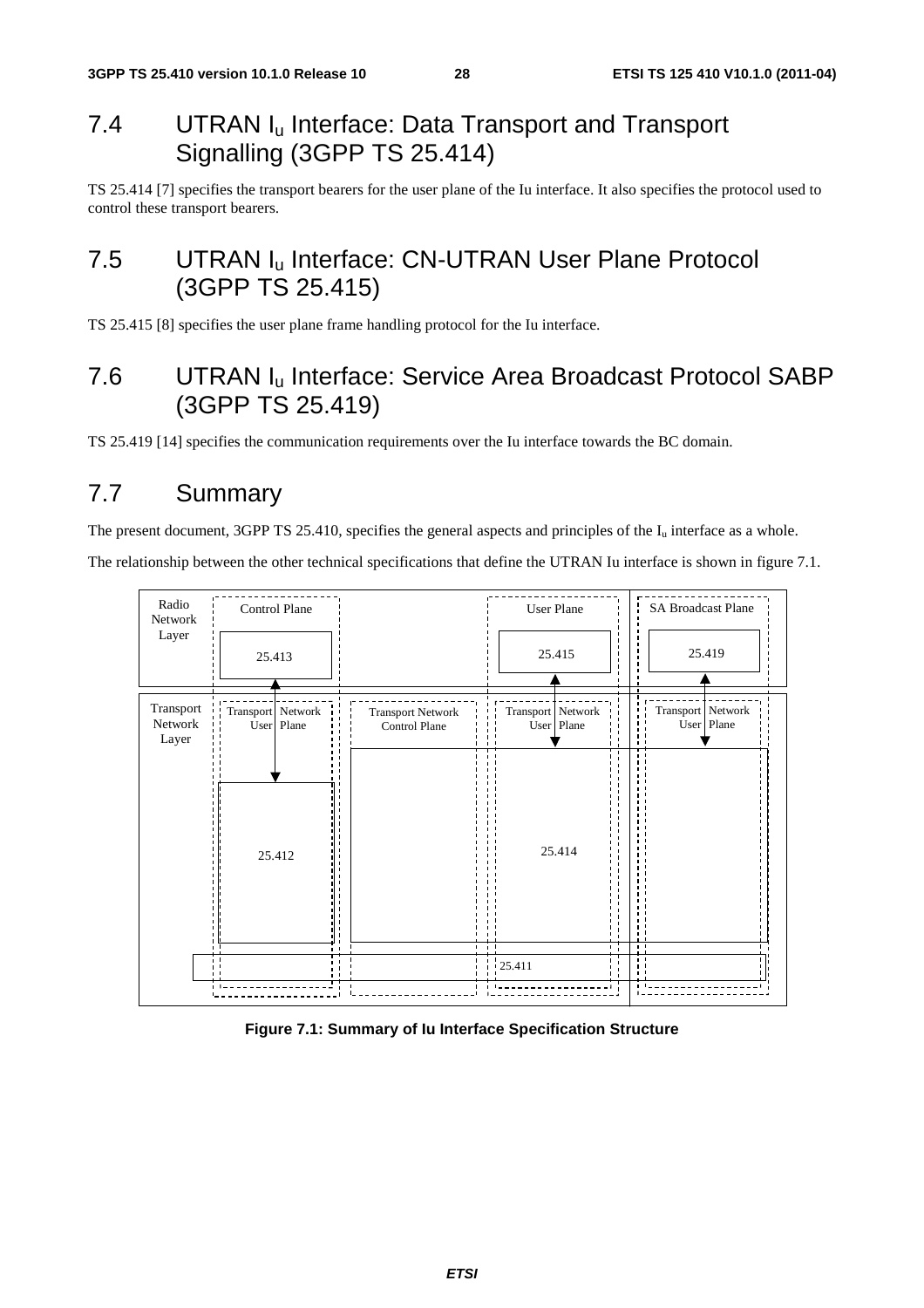# Annex A (informative): Change History

| Date /<br><b>TSG</b> | <b>TSG Doc</b> | <b>ICR</b> | Rev | Subject/Comment                                                                            | <b>New</b> |
|----------------------|----------------|------------|-----|--------------------------------------------------------------------------------------------|------------|
| 12/2008              |                |            |     | Creation of Rel-8 version based on y7.0.0                                                  | 8.0.0      |
| $IRP-43$             | RP-090078      | 10068      |     | RANAP: Enhanced Relocation Complete Request in SCCP:<br>8.1.0<br><b>Connection Request</b> |            |
| 12/2009              |                |            |     | Created version 9.0.0 based on y, 8.1.0                                                    | 9.0.0      |
| 12/2010              |                |            |     | Created version 10.0.0 based on y. 9.0.0                                                   | 10.0.0     |
| <b>RP-50</b>         | RP-101389      | 0070       |     | Introduction of the SIPTO at Iu-PS Function                                                | 10.0.0     |
| $ SP-49 $            | SP-100629      |            |     | Clarification on the use of References (TS 21.801 CR#0030)                                 | 10.1.0     |
| <b>RP-51</b>         | RP-110230      | 0074       |     | Support for MDT                                                                            | 10.1.0     |